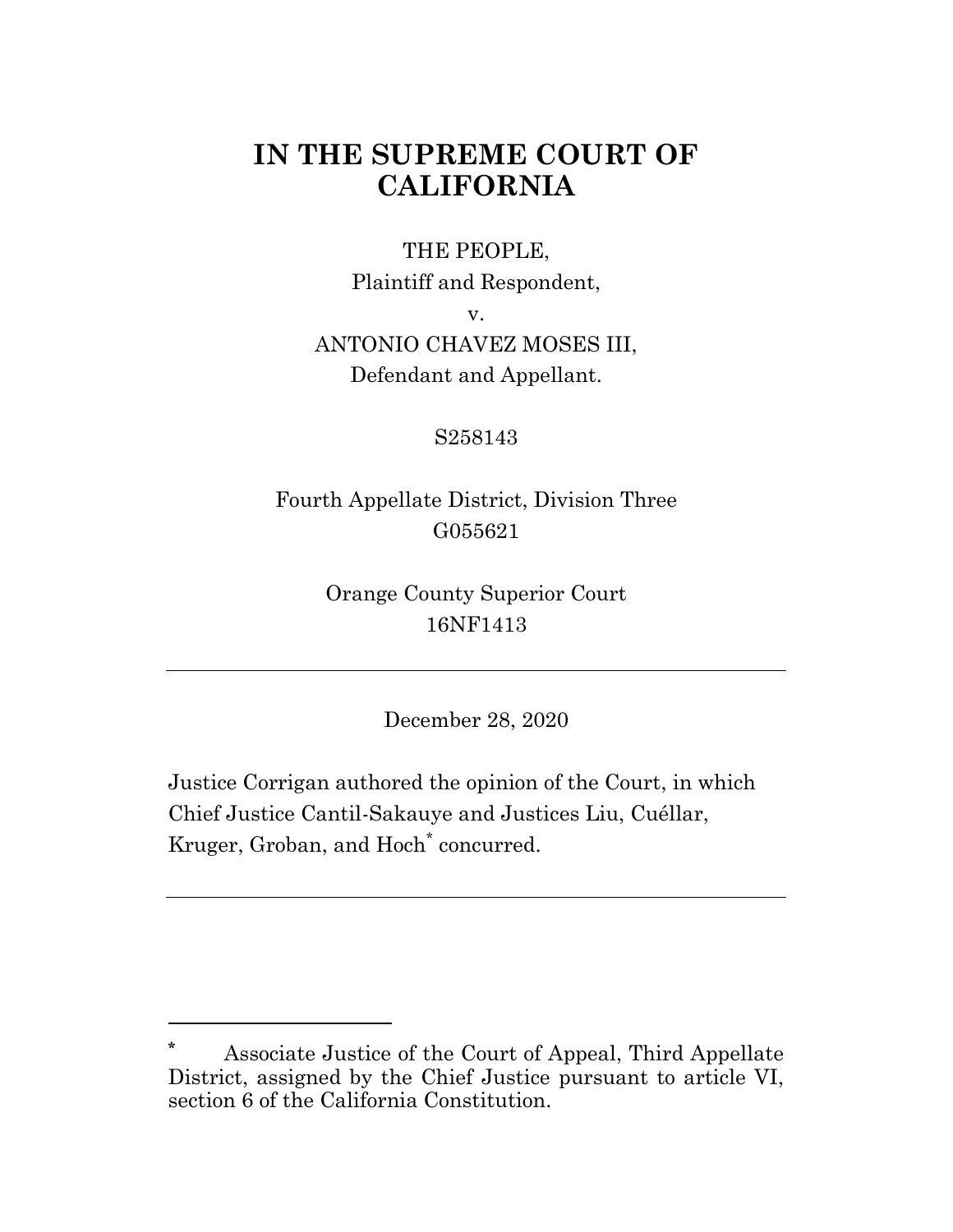# PEOPLE v. MOSES S258143

#### Opinion of the Court by Corrigan, J.

Penal Code section 236.1, subdivision  $(c)^1$  prohibits the human trafficking of a minor. It includes an attempt to commit trafficking as part of the definition of the substantive offense. Here we consider the attempt aspect of the definition. Defendant Antonio Chavez Moses III was convicted of attempting to recruit "Bella" as a prostitute. Bella had identified herself to Moses as a 17-year-old girl, but was, in fact, an undercover detective. The question here is whether, in light of the statutory language, he can be convicted of an attempt under the trafficking statute. We conclude that he can, based on this state's long-standing application of attempt law.

#### I. BACKGROUND

As part of an undercover investigation to identify potential pimps, Detective Luis Barragan of the Santa Ana Police Department created a fictitious user profile for "Bella B." on a social network site used by pimps to recruit women and children

<sup>&</sup>lt;sup>1</sup> Hereafter section 236.1(c). The provision reads, in relevant part: "A person who causes, induces, or persuades, or attempts to cause, induce, or persuade, a person who is a minor at the time of commission of the offense to engage in a commercial sex act, with the intent to effect or maintain a violation of [certain enumerated crimes] is guilty of human trafficking." (*Ibid*.)

All further undesignated statutory references are to the Penal Code.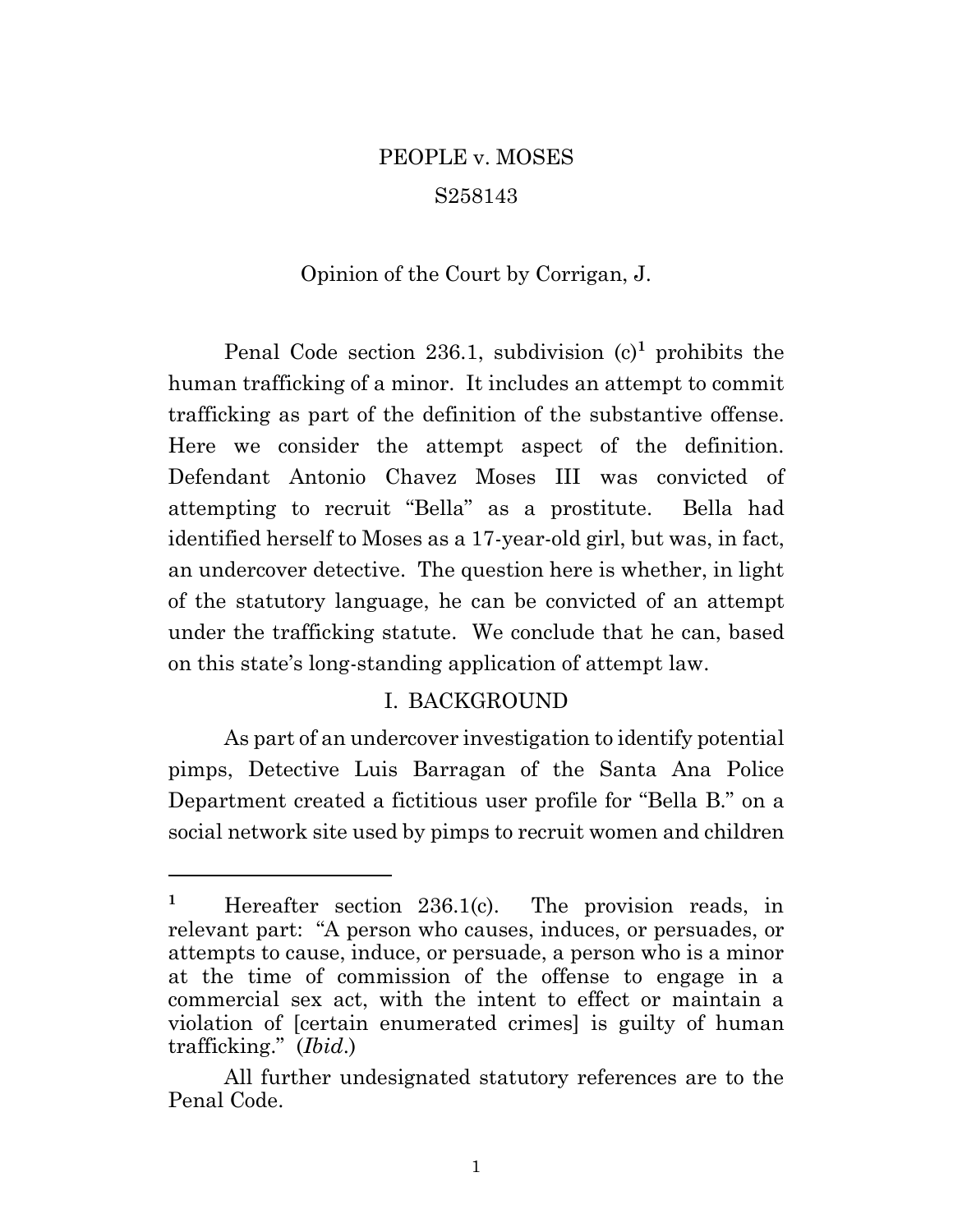for prostitution. He identified Bella as a 21-year-old female from Santa Ana and attached a photo he took from the Internet.

On April 16, 2016, Bella received a message from "FM Da Prince," saying "Good morning, Gorgeous." "Prince's" profile contained a picture of Moses and a meme composed of a photo of one hundred dollar bills with the words, "Everybody wants love. I just want money and someone to get it with."

Moses asked Bella where she was posting from. Barragan responded as Bella, saying she was in Vallejo "chasing the paper," a phrase used by prostitutes to mean she was engaging in sex for money. Moses replied, "You need to find your way to Daddy, your prince. I will make your life a whole lot easier, bet that." In Barragan's experience, the word "daddy" referred to a pimp. After Bella complained that business was slow, Moses responded, "Just get here, Boo. We can take it from there. Come as is. I'm a real one, not hard up for cash. I need loyalty, trust, and understanding [followed by a dollar sign emoji]. Going to come. I got enough game in this brain to make us all rich." Barragan considered this text to mark the beginning of a relationship between pimp and prostitute. Moses also wrote, "I'm not a gorilla [a pimp who is violent toward his prostitutes], nor am I what they call a pimp nowadays. I'm a true gentlemen [*sic*], baby, best believe and known all over the universe, real international."

Moses gave his phone number and urged Bella to call. He also sent her a text inviting her to "fuck with me," meaning to work for him, and to "come today." Bella responded that she would be in Southern California the following Monday and was "looking for a new start with someone who's smart." Moses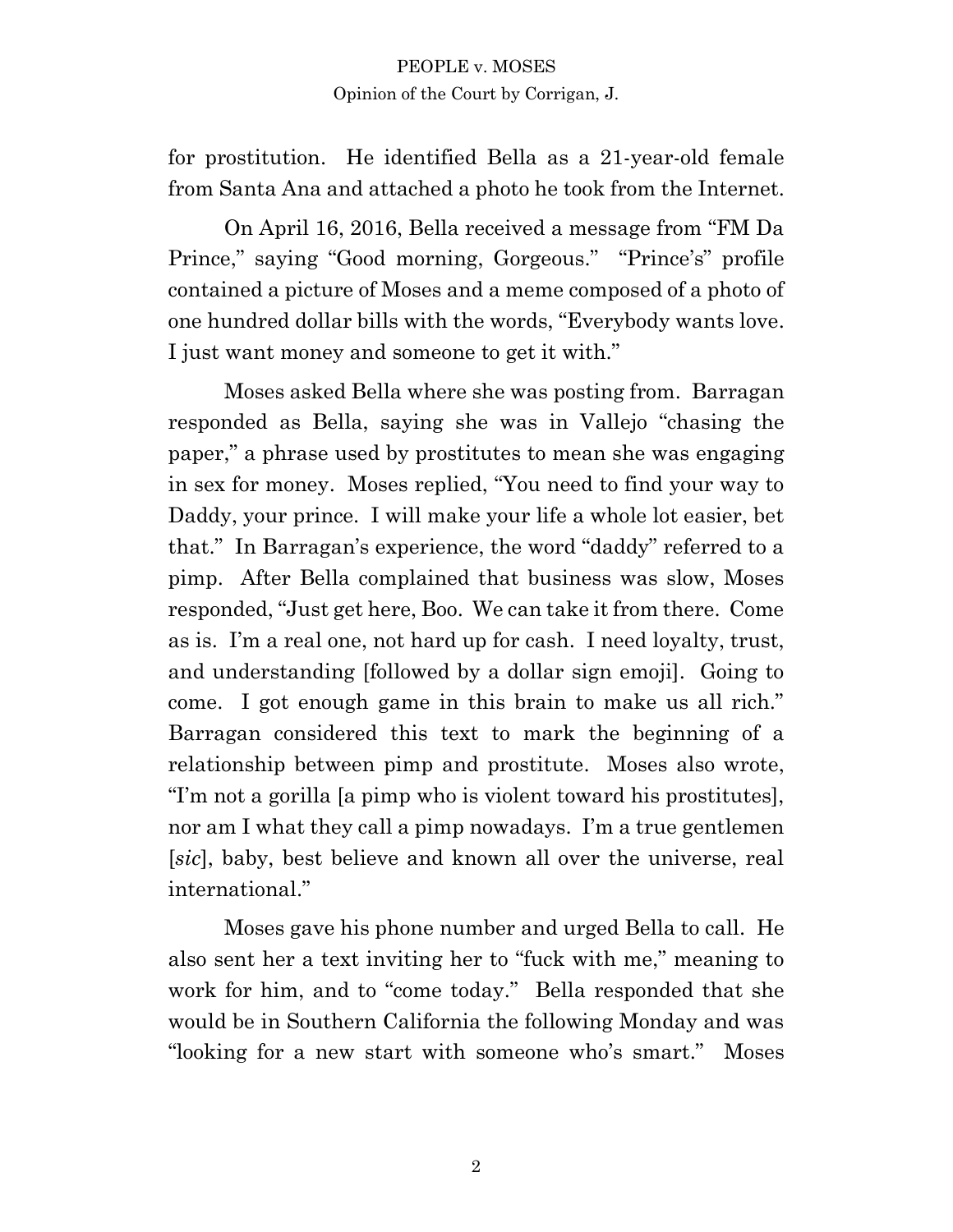replied that she should "get to Daddy," and he would "step [her] game up" to "at least \$1,000 a night."

The next day Moses messaged Bella promising to show her how to increase her income by soliciting customers at bars and casinos. He explained, "See, it's not all on a bitch. It's on me to guide you, show you, and protect you, but also lead you to the money in a manner that we get the most for our labor." The following day Bella responded that she could not work in bars and casinos because she was only 17 years old. She said: "I want to keep it 100 with you. I feel a strong connection, good vibe from you. I'm struggling bad at this game maybe because I'm a youngster, too. Daddy, just know that I'm 17. Don't want to lie to you because you have been 100 with me from the get." Moses commented, "Damn, Boo, Damn," and asked when Bella's birthday was. Bella responded that her birthday was in November. Moses replied, "I never fucked around like that. You not the police[?] This Internet shit got niggas knocked off. I'm not trying to go out like a sucka. When's your birthday?" When Bella said her birthday was November 27, 1998, Moses replied, "Oh, you about to be 18. Cool, SMH [shake my head]." Bella said, "I don't expect you to stick around. I get it, but just had to be true." Moses replied, "I got you as long as you keep it 100 always." Bella said she was on a train to Anaheim, but Moses invited her to get off in Los Angeles. She did not respond to this message. Over the course of the next several days, both Bella and Moses confirmed they were not giving up on each other. Moses repeated his urging that Bella call and talk to him.

On April 27, Moses called Detective Sonia Rojo, who was posing as Bella. He again asked when her birthday was, and Rojo responded, "in November." Moses suggested that Bella come work for him after she turned 18, and said he was "scared

3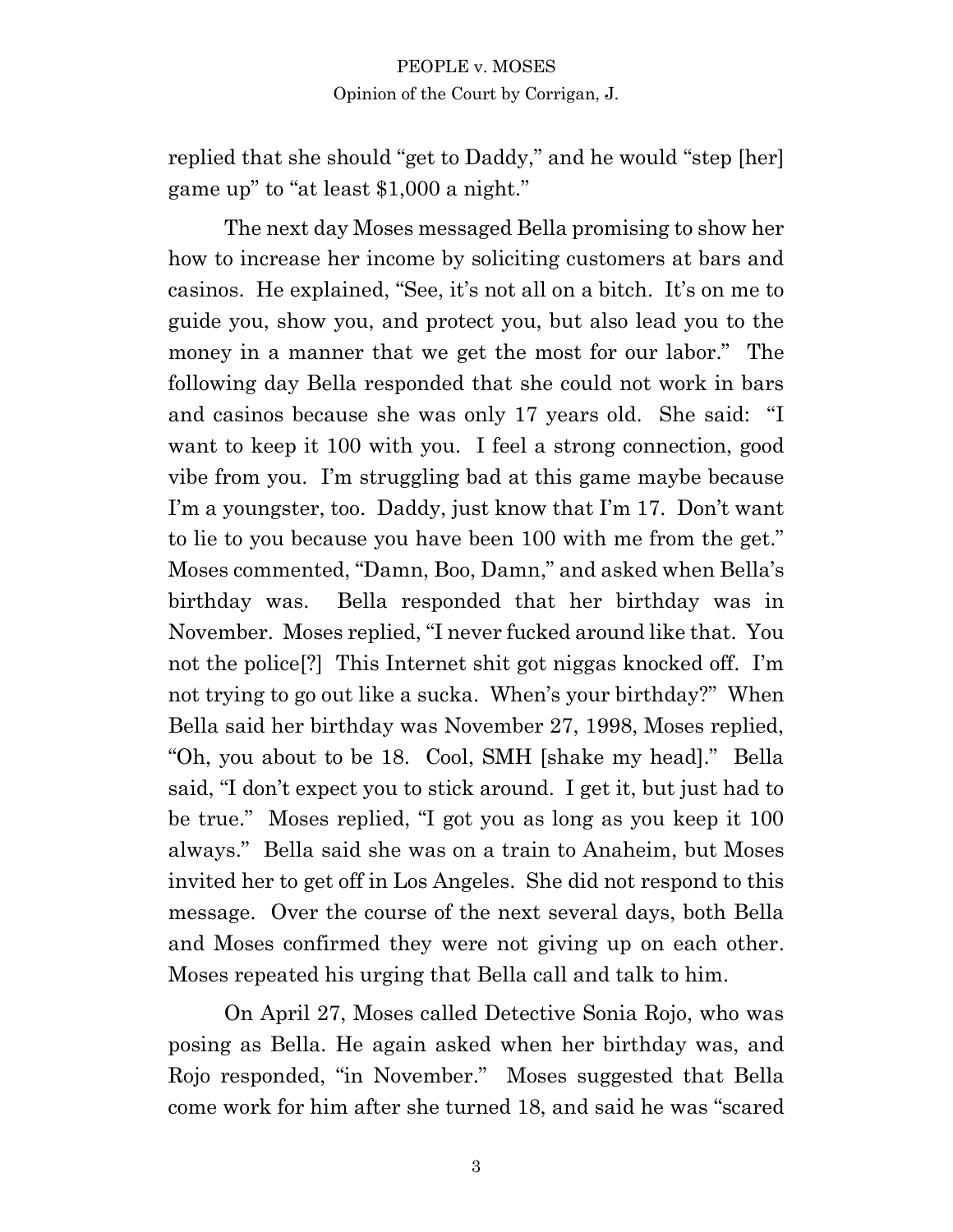as shit" because he knew a "homie in jail right now fighting life for that shit." Rojo responded that she needed someone to be there for her. Moses replied, "Yeah but I'm saying Bella, you got 7 months before you grown. Why don't we just wait like that?" Moses asked Bella to send him some pictures and commented that he might come to get her.

Moses and Rojo exchanged 13 text messages over the next week, and Moses again asked her to come to Los Angeles.

Moses and Rojo spoke on May 5th. Moses mentioned coming to get Bella, but complained that the traffic was bad and suggested she come to Los Angeles by train. He asked again when Bella's birthday was, and Rojo responded that it was in November. Moses commented, "Yup. I'm just making sure you ain't telling me no lies, bitch. This is a risk." He mused that Bella might be working with the "po-po." Moses urged Bella to stay with her pimp until her birthday, but Rojo responded she was "done" with him. Moses said, "Yeah but baby I don't wanna [*sic*] do the minor thing. That shit scares the fuck out of me," referencing his "homeboy" who had been "knocked at for the same shit." He commented, "I want to come get you bad as a mother fucker, but if I do, I'm going to have to take you to my momma[']s house until your birthday." Moses offered to drive over to get Bella, but Rojo said that she had to go and would call him later. In all, Bella and Moses communicated by text and telephone for just over three weeks, often several times a day.

On May 10, Moses and Rojo spoke on the phone. Rojo told him that she was in Orange County and asked if Moses would pick her up. They agreed to meet at a McDonald's restaurant in Anaheim. When he drove into the parking lot, vice officers were waiting, and Moses spotted them. He texted Bella, "I see you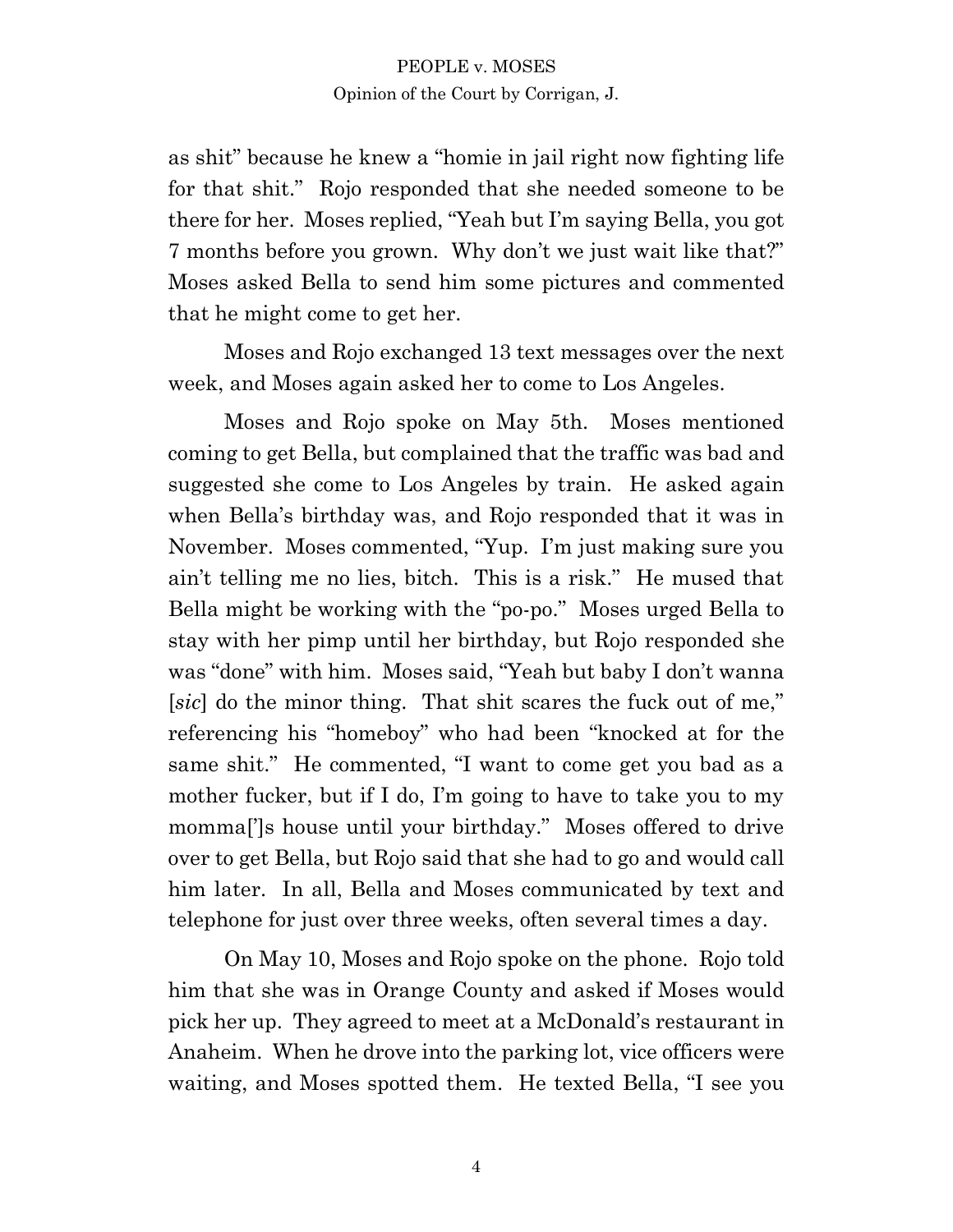not real. That's fucked up," and "You're the police, LMAO [laughing my ass off]." Moses drove away but was detained nearby with a cell phone in his car. When Rojo sent a text to the number she had been using for Moses, the phone vibrated. Detective Barragan then called the phone number Moses had given Bella during their text exchanges and the seized phone displayed Barragan's phone number.

At trial, the prosecution introduced evidence of text messages Moses had sent to other users on the networking site. In these messages, Moses identified himself as a pimp and advertised his services, claiming an ability to increase earnings. He sought to recruit others to his "team," which he claimed numbered five women.

The defense presented an expert on human trafficking. He reviewed the exchanges between Moses and Bella and saw no evidence that Moses was trying to target a minor. He opined that Moses's interactions with Bella did not rise to the level of human trafficking. Moses did not ask Bella for sex or money, and did not attempt to manipulate, isolate, or control her. He acknowledged, however, that Moses was in the very early recruitment phase of the relationship.

A jury convicted Moses of human trafficking of a minor, attempted pimping of a minor, and pandering. **<sup>2</sup>** The court separately found that Moses had suffered a prior strike

<sup>&</sup>lt;sup>2</sup> Sections 236.1(c)(1), 266h, subdivision (b)(1), 664, 266i, subdivision (a)(2).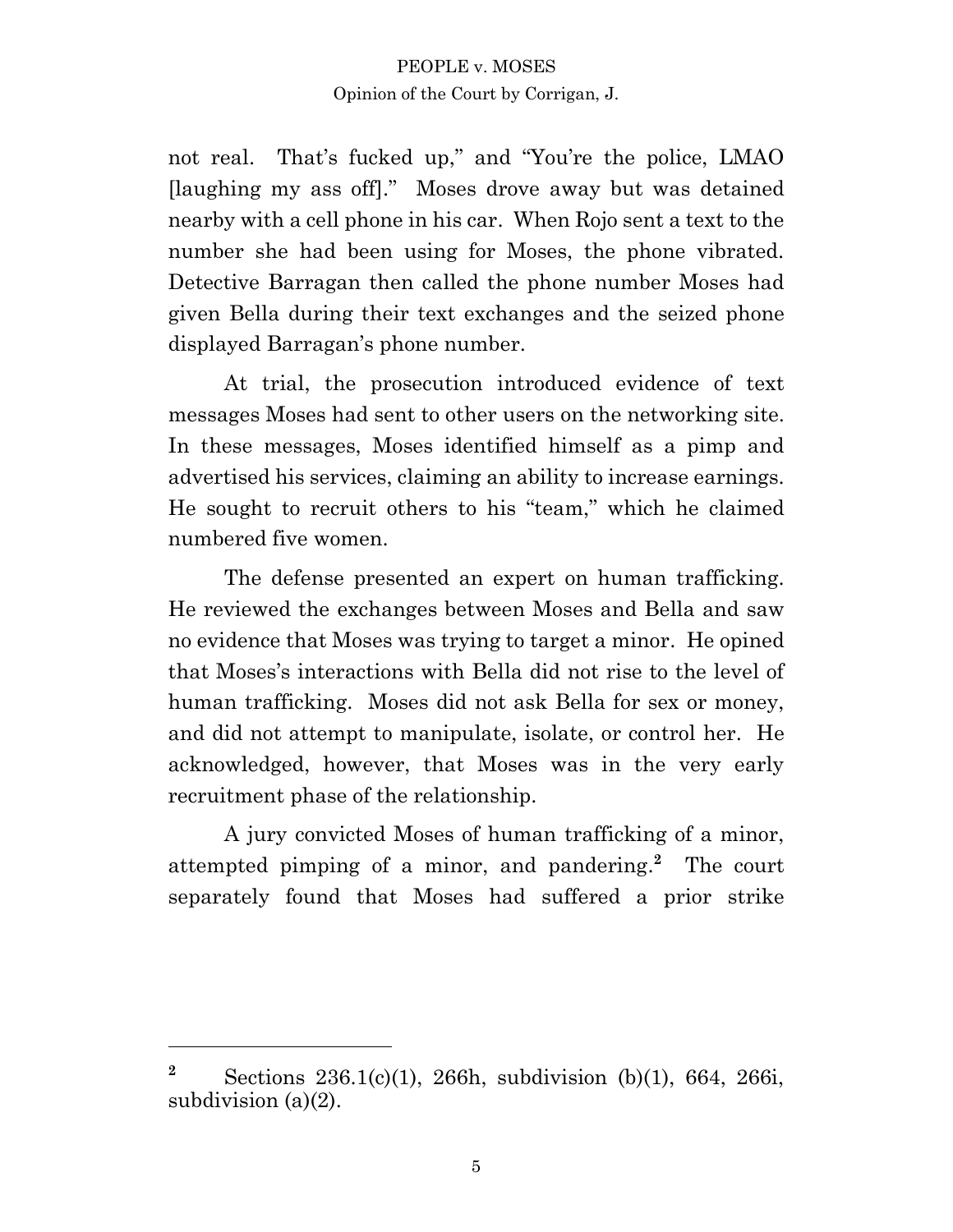conviction for manslaughter with the personal use of a firearm, and imposed a sentence of 24 years in prison. **3**

The Court of Appeal reversed Moses's human trafficking conviction. The majority held that he could not be convicted under that provision, but only under the general law of attempt. (*People v. Moses* (2019) 38 Cal.App.5th 757, 764, 766–767 (*Moses*).) We ordered review on our own motion following an invitation from the Orange County District Attorney's Office to do so. Subsequently, another panel of the same Court of Appeal upheld a human trafficking conviction based on that defendant's conduct toward a fictitious minor, creating a conflict in the appellate courts on this issue. (*People v. Clark* (2019) 43 Cal.App.5th 270, 274, review granted Mar. 11, 2020, S260202 (*Clark*).)

#### II. DISCUSSION

The general law governing attempt is found in section 21a, which states, "An attempt to commit a crime consists of two elements: a specific intent to commit the crime, and a direct but ineffectual act done toward its commission." Section 664, which sets out the punishment for an attempt, was enacted in 1872 as part of California's original Penal Code. The substantive law of attempt was found in the common law. (See *People v. Miller* (1935) 2 Cal.2d 527, 530, and cases cited therein, including *People v. Mize* (1889) 80 Cal. 41, 43 and *People v. Murray* (1859) 14 Cal. 159; see generally 2 LaFave, Substantive Criminal Law (3d ed. 2018) § 11.2(a), pp. 285–288.) In 1986, Section 21a was

**<sup>3</sup>** Sections 667, subdivisions (b)–(i), 1170.12. The court imposed the upper term for human trafficking, doubled based on the prior strike. Punishment for the other offenses was imposed but stayed under section 654.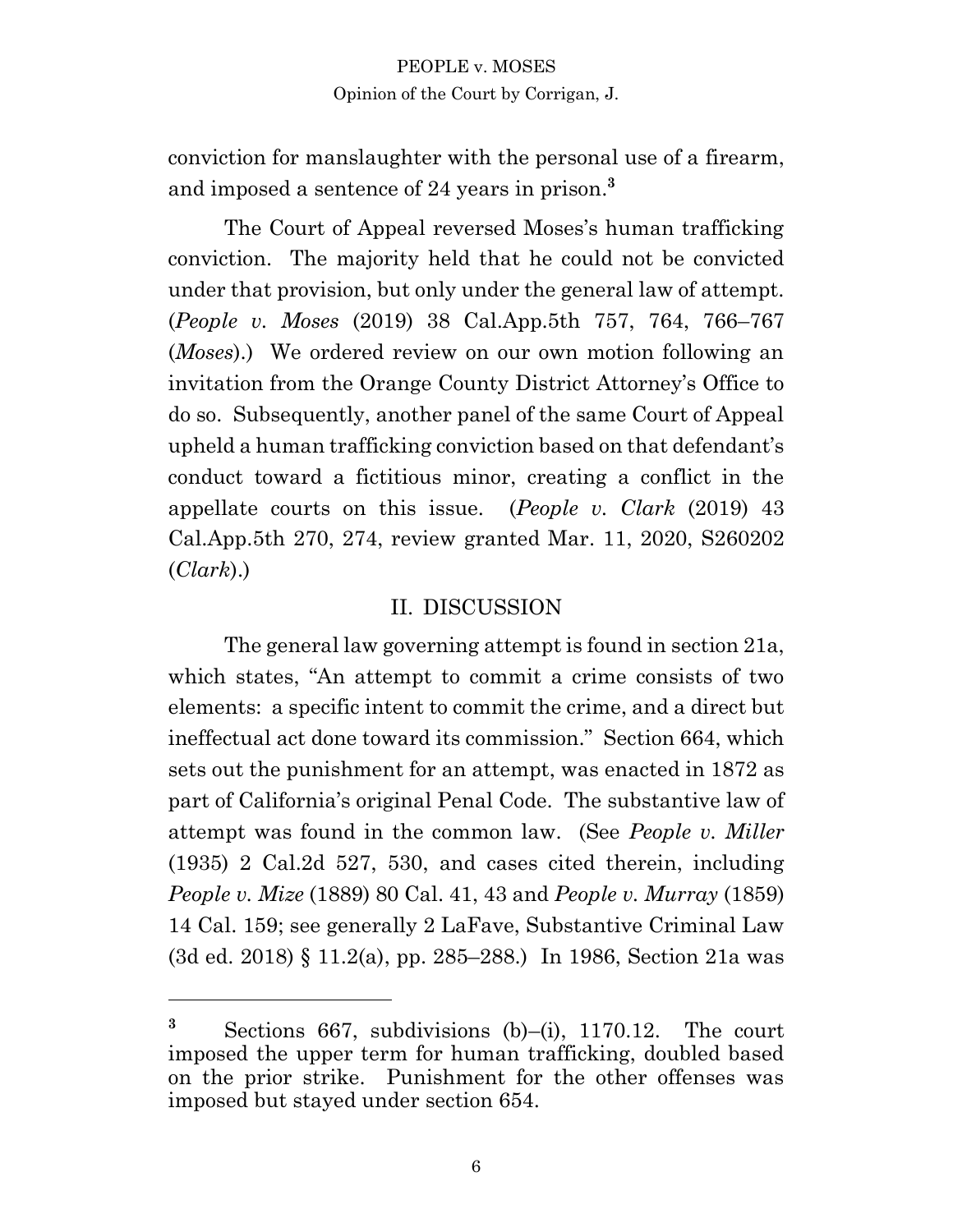added to codify the well-established definition of attempt. (Stats. 1986, ch. 519, § 1, p. 1859; *People v. Williams* (2001) 26 Cal.4th 779, 789 (*Williams*)).

As we noted in *People v. Dillon* (1983) 34 Cal.3d 441, 453 (*Dillon*): " 'One of the purposes of the criminal law is to protect society from those who intend to injure it. When it is established that the defendant intended to commit a specific crime and that in carrying out this intention he committed an act that caused harm or sufficient danger of harm, it is immaterial that for some collateral reason he could not complete the intended crime.' [Citation.] Accordingly, the requisite overt act 'need not be the last proximate or ultimate step towards commission of the substantive crime  $\dots$  [[] Applying criminal culpability to acts directly moving toward commission of crime . . . is an obvious safeguard to society because it makes it unnecessary for police to wait before intervening until the actor has done the substantive evil sought to be prevented. It allows such criminal conduct to be stopped or intercepted when it becomes clear what the actor's intention is and when the acts done show that the perpetrator is actually putting his plan into action.' [Citations.]"

Liability for an attempt does not require that any element of the underlying offense actually be accomplished. (*People v. Chandler* (2014) 60 Cal.4th 508, 517 (*Chandler*).) "[A] person may be convicted of an attempt to commit a crime he never could have completed under the circumstances." (*Ibid*; accord, *People v. Peppars* (1983) 140 Cal.App.3d 677, 688.)

As a result, factual impossibility is not a defense to the crime of attempt. The defendant's " ' "guilt or innocence is determined as if the facts were *as he perceived them*."" (*People v. Reed* (1996) 53 Cal.App.4th 389, 396 (*Reed*); accord, *People v.*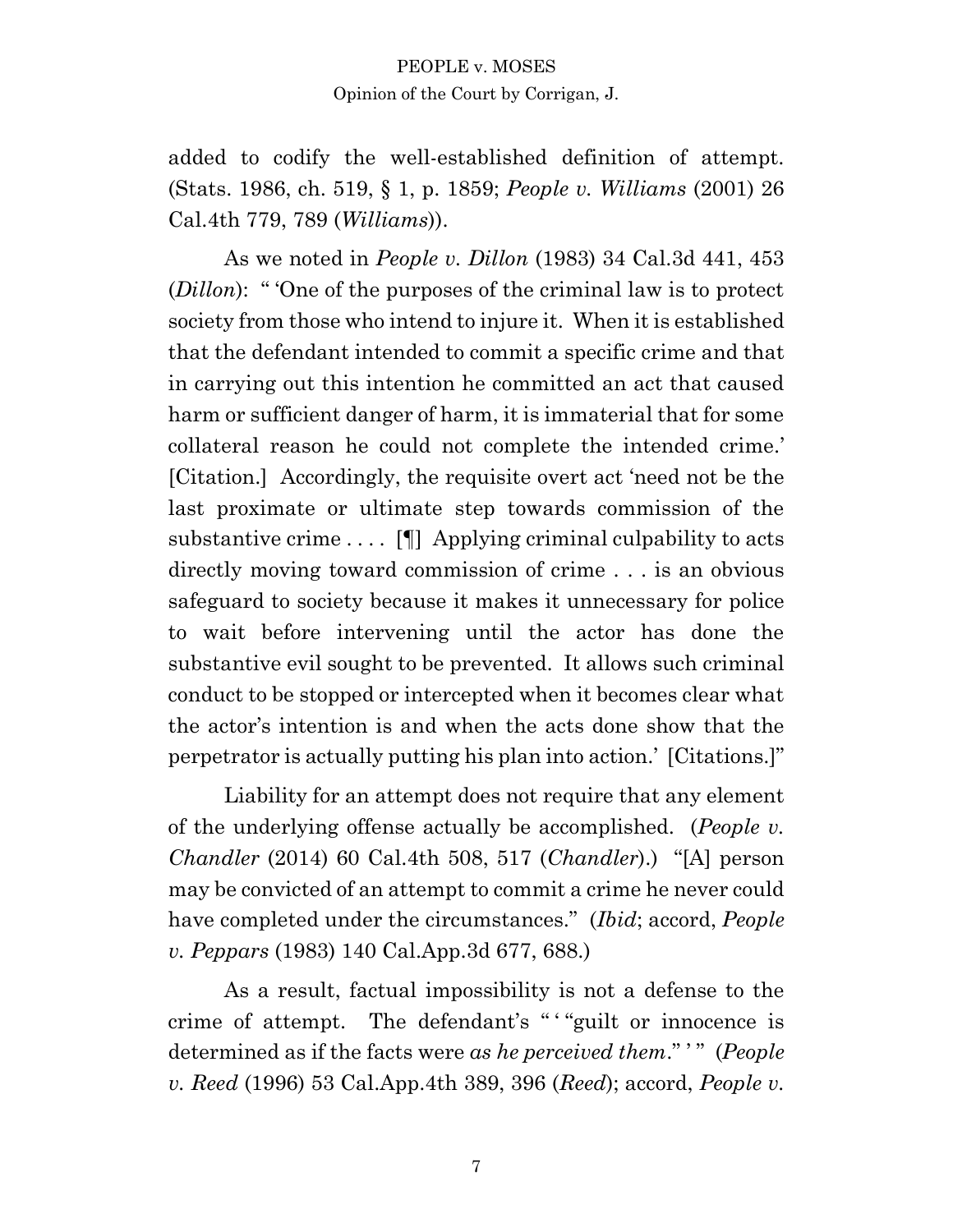*Beardslee* (1991) 53 Cal.3d 68, 87.) For example, a person who intends to kill and shoots at the victim can be guilty of attempted murder, even if it is later discovered that the gun contained only blank rounds. The shooter's effort to kill, coupled with the requisite intent, completes the crime of attempted murder, even if the means employed turn out to be ineffectual. A thief who intends to steal a valuable vase from a museum and takes the vase from a display can be convicted of attempted grand theft, even if the museum had placed an inexpensive duplicate in the showcase. The thief's act of taking the object, with the intent to steal the more valuable original, completes the crime of attempted grand theft, even if the aim is unachieved because the copy had been substituted. (See *Chandler*, *supra,* 60 Cal.4th at p. 517; *id*. at p. 528 (conc. & dis. opn. of Corrigan, J.) [citing examples]; *People v. Hickman* (1939) 31 Cal.App.2d 4, 12; see generally 1 Witkin & Epstein, Cal. Criminal Law (4th ed. 2012) Elements, §§ 65–70, pp. 356–363.)

In *Reed*, *supra*, 53 Cal.App.4th 389, the defendant was convicted of attempted molestation of a child under the age of fourteen.  $(\S\S 288, \text{ subd. (a)}, 664)$  He had written to an undercover detective who was posing as a woman named "Helen," the mother of two young girls. (*Reed*, at p. 393.) Reed said he would give Helen's daughters a sexual education and it was agreed he would meet the children at a motel. He was arrested when he arrived at the location having brought along sex toys and lubricating jelly. (*Id*. at pp. 394–395.) He argued on appeal that the attempt to molest an imaginary child was not a crime. Rejecting that assertion the court explained: Those "charged with attempting to commit a crime cannot escape liability because the criminal act they attempted was not completed due to an impossibility which they did not foresee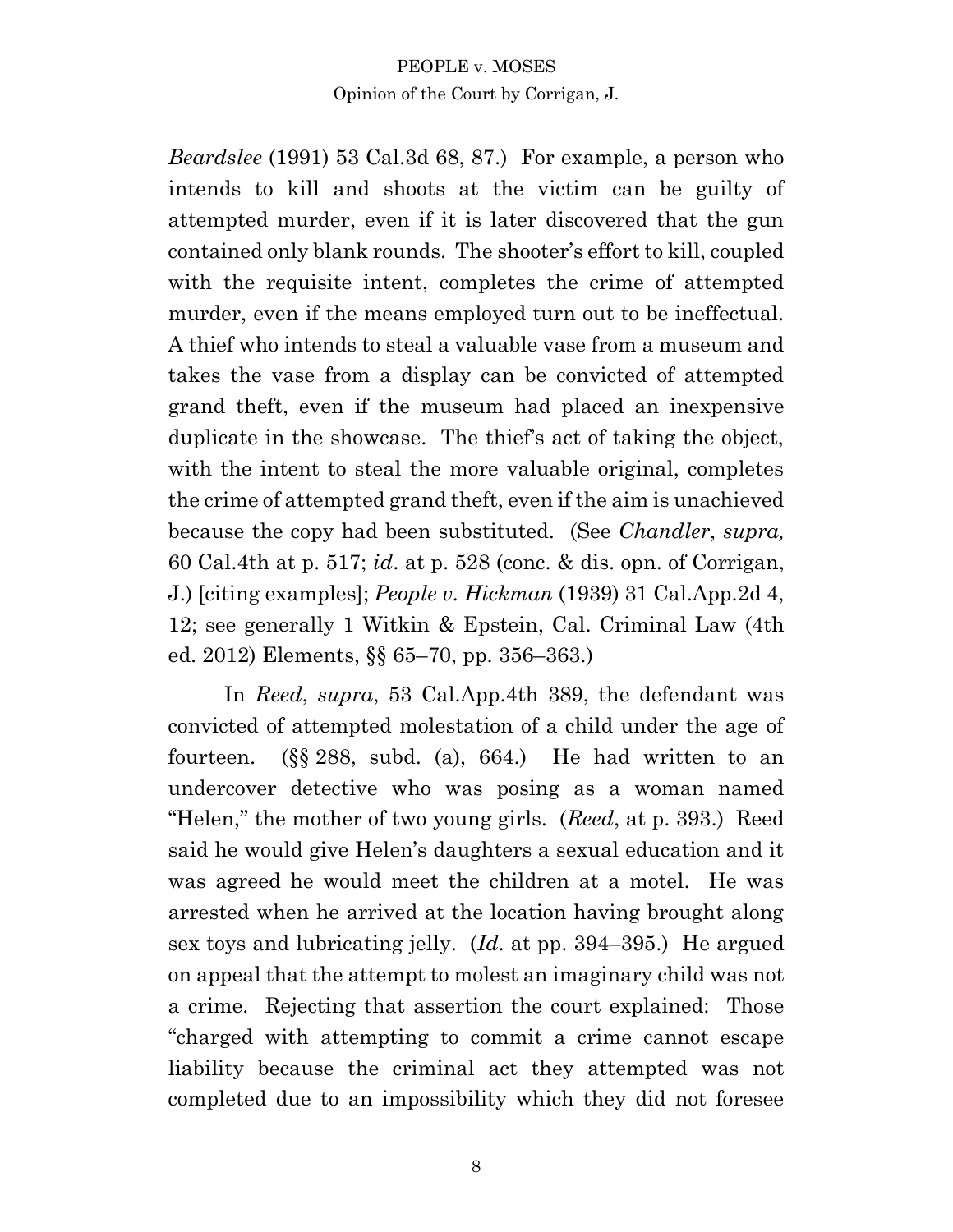. . . ." (*Id*. at p. 396.) The nonexistence of an essential object, such as a defined victim, is not a defense to the crime of attempt. (*Id*. at p. 397.) "[I]f the circumstances had been as defendant believed them to be, he would have found in the room he entered two girls under fourteen available for him to engage in lewd and lascivious conduct with them. Defendant's failure to foresee that there would be no children waiting does not excuse him from the attempt to molest." (*Ibid*.)

The law of attempt is replete with such examples. *People v. Rojas* (1961) 55 Cal.2d 252 upheld a conviction for attempting to receive stolen property when the defendants took possession of items they believed to be stolen, but which had already been recovered by police. (*Id*. at pp. 254, 256–258.) *In re Ryan N*. (2001) 92 Cal.App.4th 1359 upheld a conviction for attempting to assist a suicide after the defendant encouraged the victim to take pills which were not, in fact, lethal. (*Id*. at pp. 1380–1384.) In *People v. Thompson* (1993) 12 Cal.App.4th 195 the defendant was held properly convicted of attempted rape when, unbeknownst to him, the victim had expired before the act of intercourse. (*Id*. at pp. 201–203; see also *People v. Meyer* (1985) 169 Cal.App.3d 496, 503–506 [attempt to furnish material for the manufacture of a controlled substance]; *People v. Parker* (1963) 217 Cal.App.2d 422, 426–428 [attempted receipt of stolen property]; *People v. Siu* (1954) 126 Cal.App.2d 41, 43–44 [attempted possession of narcotics].) The overarching principle is that, when a person intends to commit a crime and takes a direct but unsuccessful step towards achieving that end, he has committed an attempt. He cannot find safe harbor in his own ineptitude.

Another aspect of the law of attempt involves its punishment. Section 664 sets out different penalties depending

9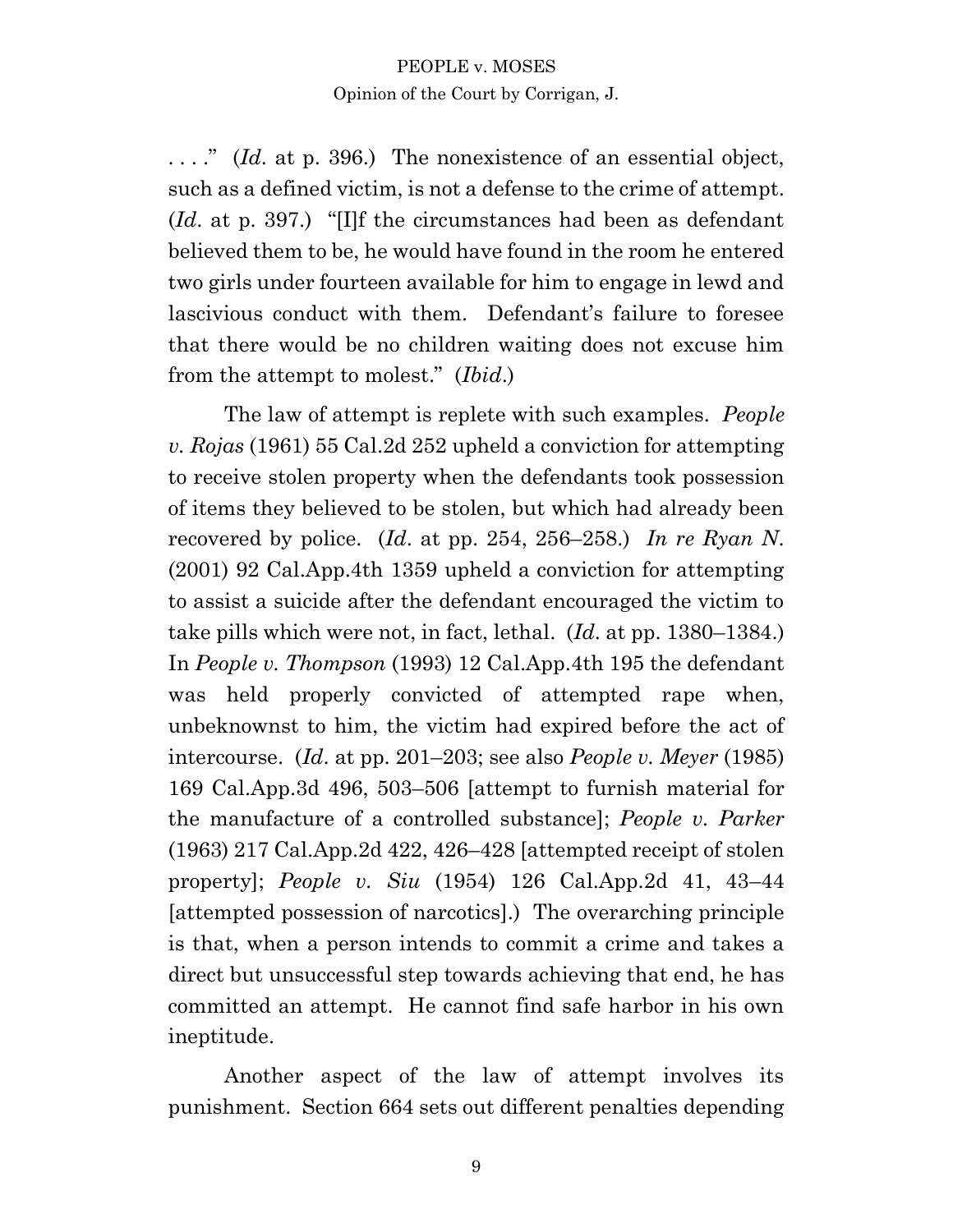on the nature of the crime attempted. Subdivisions (a) and (b) generally provide that the punishment for an attempted crime is one half the term imposed for the completed offense.**<sup>4</sup>** The penalties listed in section 664 apply when "no [other] provision is made by law for the punishment of those attempts." The general punishment statute, then, explicitly contemplates that other statutes may impose a different punishment for an attempt to commit them. A few statutes, like the one at issue here, punish attempts as stringently as the completed crime. (See discussion, *post*, at pp. 13–15.) Notably, section 664 is solely a sentencing provision. It does not change the definition of attempt set out in section 21a. The question of how Moses's conduct can be punished lies at the heart of this dispute.

The human trafficking statute (§ 236.1) was modified in 2012 by Proposition 35, the Californians Against Sexual Exploitation Act (CASE Act). (Prop. 35, § 6, as approved by voters, Gen. Elec. (Nov. 6, 2012), eff. Nov. 7, 2012.) The measure added subdivision (c), which provides: A person "who causes, induces, or persuades, *or attempts to cause, induce, or persuade*, a person who is a minor at the time of commission of the offense to engage in a commercial sex act, with the intent to effect or maintain a violation of [certain enumerated crimes<sup>5</sup>] is guilty of

**<sup>4</sup>** Other portions of section 664 address attempts to commit murder.

<sup>&</sup>lt;sup>5</sup> The enumerated statutes are sections 266, 266h, 266i, 266j, 267, 311.1, 311.2, 311.3, 311.4, 311.5, 311.6, and 518. They define various crimes including pimping; pandering; procuring a minor for prostitution or lewd acts; abduction of a minor for prostitution; sale, distribution, or advertising of obscene matter; exploiting or employing a minor to produce obscene matter; obscene live conduct in public; and extortion.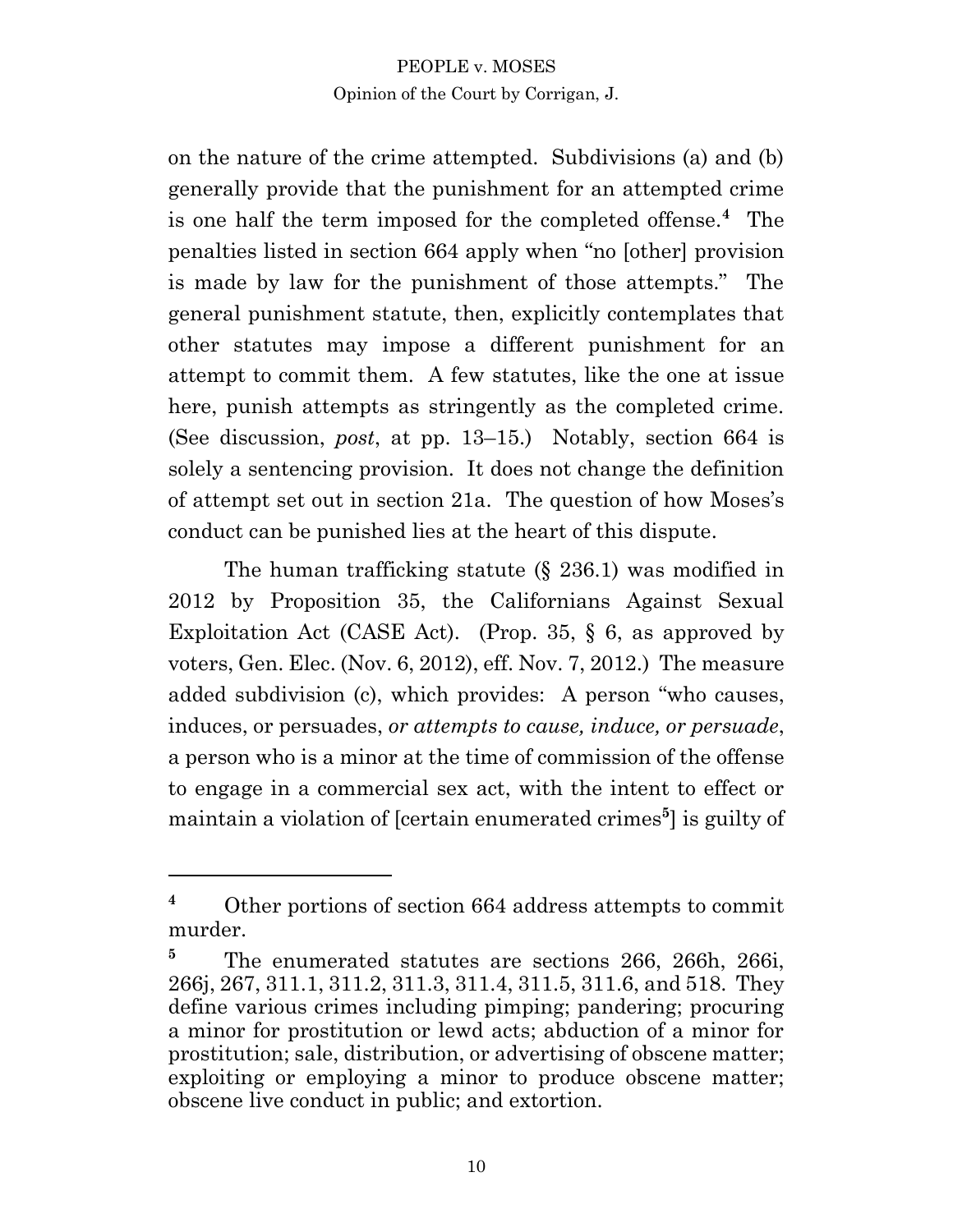human trafficking." (§ 236.1(c), italics added.) For brevity, we will use the verb "induce" to encompass the phrase "causes, induces, or persuades."

The parties agree that attempting to induce a police decoy posing as a minor to commit a commercial sex act is a punishable offense. They disagree whether the crime falls under the provisions of section 236.1(c), or the traditional attempt statutes, sections 21a and 664. The competing positions reflect squarely on punishment. If defendant's crime falls under section  $236.1(c)(1)$ , the penalty is five, eight, or 12 years in state prison.**<sup>6</sup>** By contrast, the penalty for attempt under section 664 would be one half the term imposed for the completed offense, with limited exceptions not applicable here. (§ 664, subd. (a).)

As noted, the general rule is that factual impossibility is not a defense to attempt. Therefore, Moses's argument hinges on whether section 236.1(c) defines attempted trafficking of a minor in a way that abrogates the general impossibility rule.

### *A. Statutory Language*

The parties initially debate the meaning of the statutory language. Section 236.1(c) is violated in two circumstances: when a person, acting with the requisite intent, (1) induces a minor to engage in a commercial sex act; or (2) attempts to induce a minor to engage in such an act. The statute codifies the crime of attempted human trafficking of a minor and

11

**<sup>6</sup>** The statute provides a penalty of 15 years to life if the offense involves force, fear, fraud, or other enumerated circumstances.  $(\S$  236.1(c)(2).) None of those circumstances were alleged here.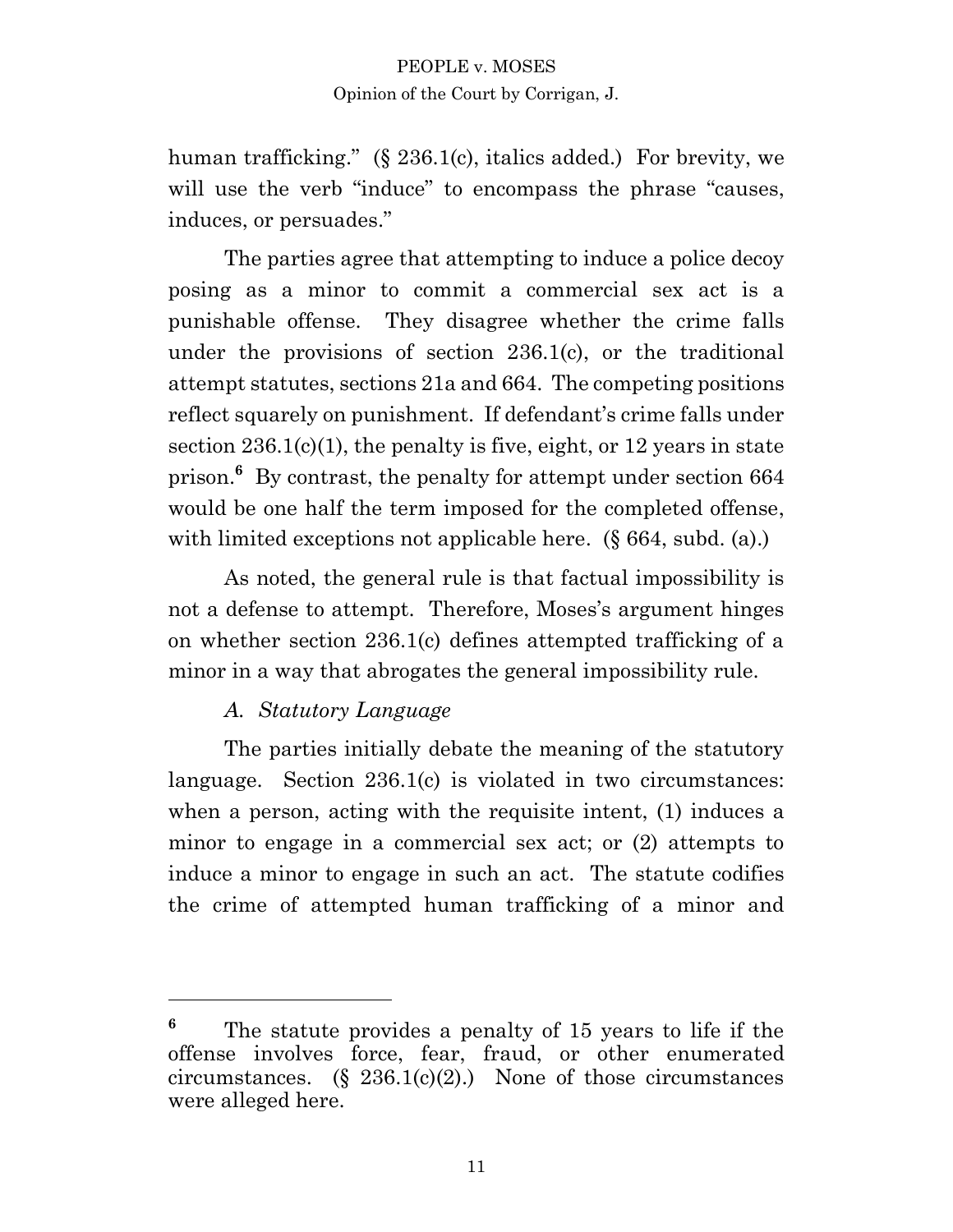punishes actual inducement and attempted inducement in the same way.

Moses argues that the word "attempts" modifies only the language "to cause, induce, or persuade."  $(\S 236.1(c))$  He urges the next phrase, "a person who is a minor," (*ibid*.) creates a distinct statutory element that must be proved whether the crime is completed or merely attempted. He cites *People v. Shields* (2018) 23 Cal.App.5th 1242 (*Shields*) for the proposition that the attempt provision of subdivision (c) "is distinct from the separate crime of attempt [defined under section 21a] because a completed violation of the statute requires a person under the age of 18 while an attempt to violate the statute does not." (*Shields*, at p. 1257.)

On the other hand, the People urge that the word "attempts" modifies all elements of section 236.1(c), including the requirement of "a person who is a minor." Because the longstanding law of attempt does not require completion of any other element, aside from specific intent, they urge the targeted victim need not, in fact, be a minor. Stated another way, factual impossibility is not a defense to section 236.1(c), just as it is not a defense under the general law of attempt. This is the position taken by the majority in *Clark*, *supra*, 43 Cal.App.5th at pages 274, 279–285, review granted.

As the divergent views of the Courts of Appeal reflect, read in the abstract the language of the statute is susceptible to differing interpretations. However, the electorate's decision to include "attempts" in the definition of human trafficking is significant because of another statutory provision. Section 7 defines words and phrases. It notes that the "following words have in this code the signification attached to them in this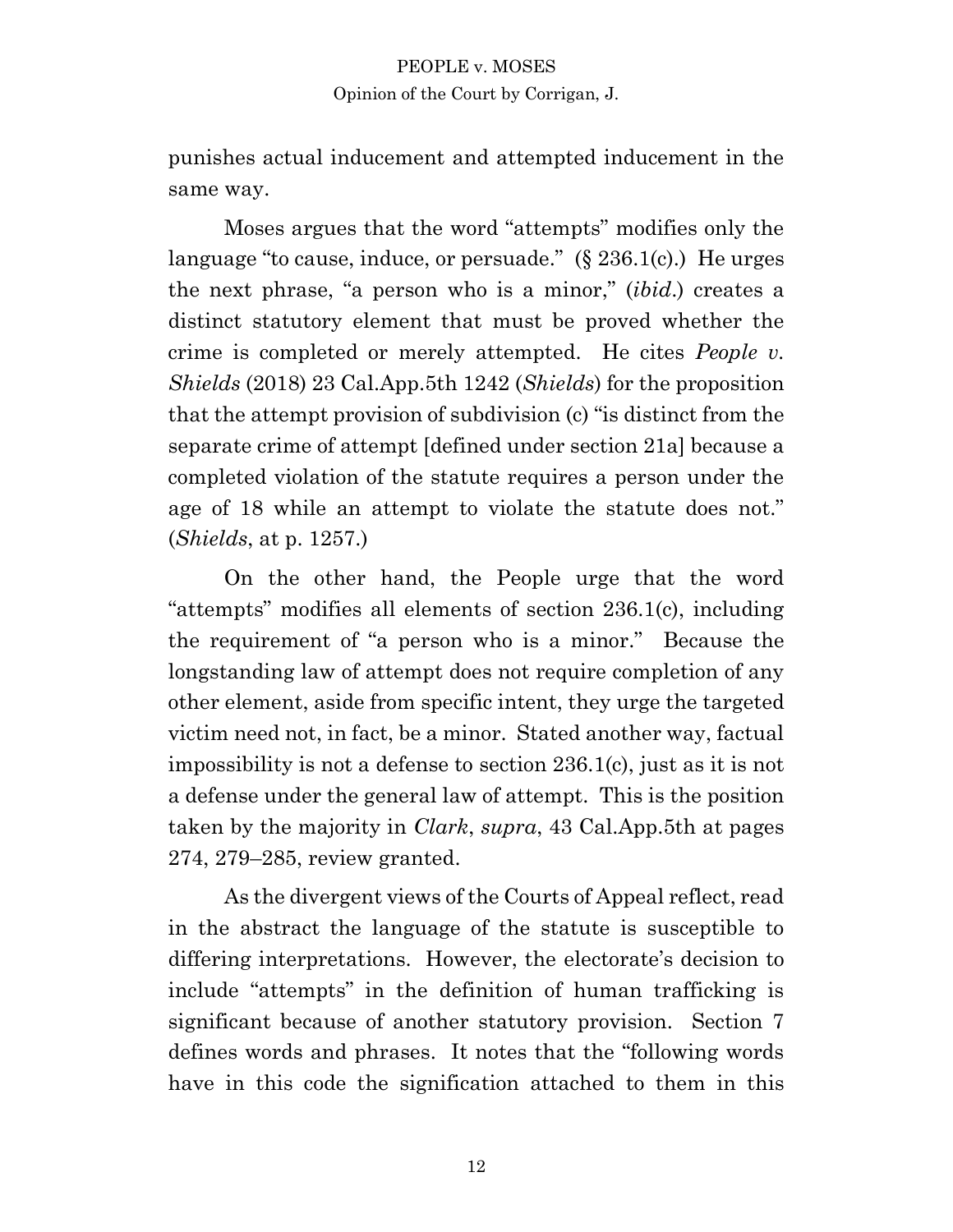section, unless otherwise apparent from the context." (*Ibid*.) Subdivision (16), the substance of which has appeared in the statute since its enactment as subdivision (25) in 1872, now reads: "Words and phrases must be construed according to the context and approved usage of the language; but technical words and phrases, and such others as may have acquired a peculiar and appropriate meaning in law, must be construed according to such peculiar and appropriate meaning."  $(\S 7, \text{subd.} (16))$ " ' "[A]fter the courts have construed the meaning of any particular word, or expression, and the [electorate] subsequently undertakes to use these exact words in the same connection, the presumption is almost irresistible that it used them in the precise and technical sense which had been placed upon them by the courts."" (*People v. Lopez* (2005) 34 Cal.4th 1002, 1007 (*Lopez*); accord, *People v. Lawrence* (2000) 24 Cal.4th 219, 231 [principle applies to legislation adopted through initiative].) Because the term "attempt" has acquired a "peculiar and appropriate meaning in law," it "must be construed" according to that meaning. (§ 7, subd. (16); accord, *Arnett v. Dal Cielo* (1996) 14 Cal.4th 4, 19.)

Previous cases have consistently looked to section 21a to define the elements of an attempt that has been incorporated into a statute defining the substantive crime. For example, section 288.3, subdivision (a) provides that "[e]very person who contacts or communicates with a minor, or attempts to contact or communicate with a minor, who knows or reasonably should know that the person is a minor, with intent to commit [certain enumerated sex offenses] involving the minor shall be punished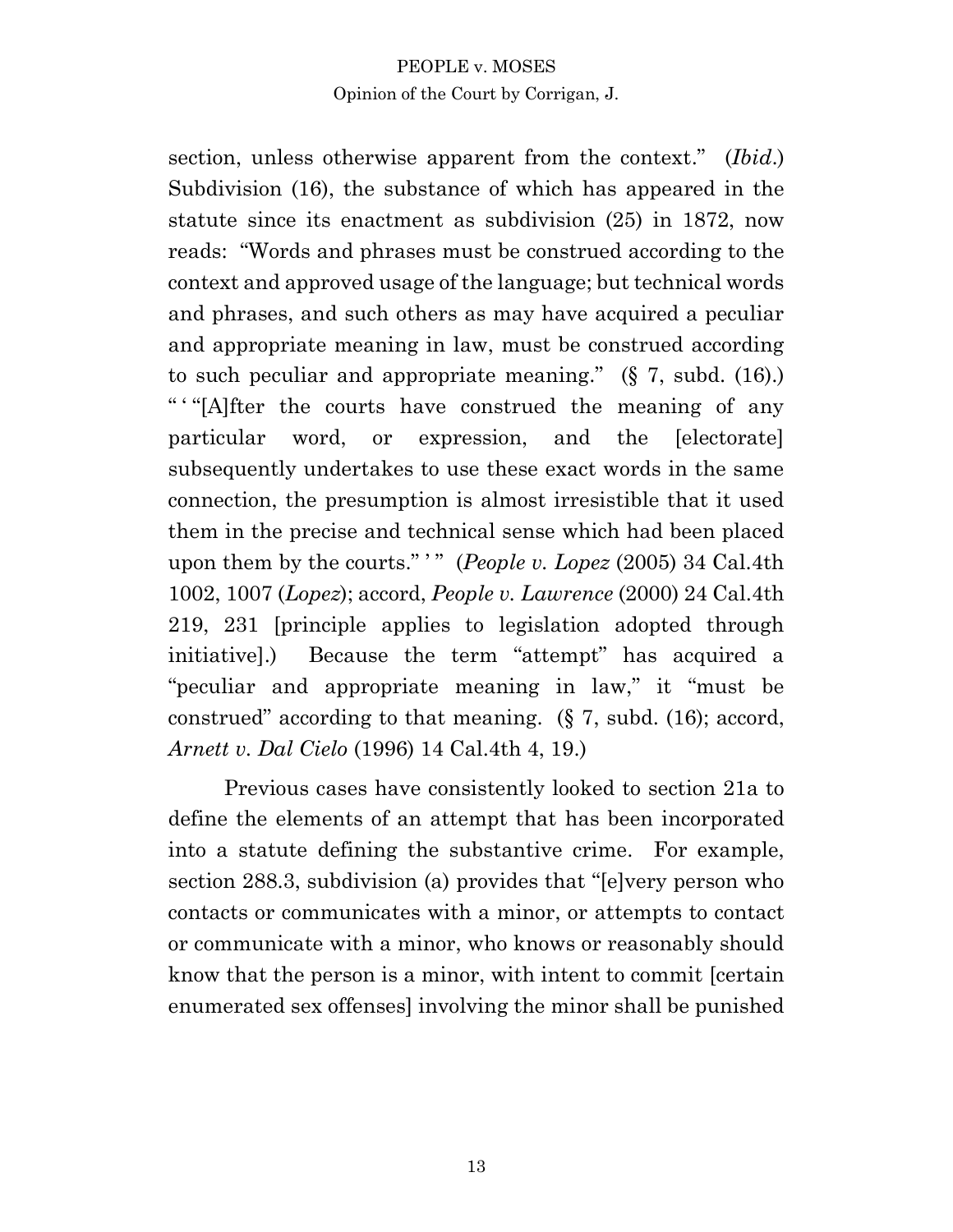by imprisonment . . . ."**<sup>7</sup>** In *People v. Korwin* (2019) 36 Cal.App.5th 682 (*Korwin*) the Court of Appeal rejected the defendant's argument that section 288.3 required an actual minor victim. Korwin urged, as Moses does here, that at most, he could be convicted and sentenced under sections 21a and 664. The court held instead that "section 288.3, subdivision (a), incorporates attempt into the crime itself," (*Korwin,* at p. 688), and that "lack of an actual minor is not a defense to an attempt to commit a sex offense against a minor" (*id*. at p. 689).

Other cases have rejected arguments when the People have sought to evade the application of section 21a for statutes that incorporate an attempt into the definition of a substantive offense. *People v. Bailey* (2012) 54 Cal.4th 740 (*Bailey*) involved section 4530, subdivision (a) which provides: "Every prisoner confined in a state prison who, by force or violence, escapes or attempts to escape therefrom" is punishable by imprisonment in the state prison for a term of two, four, or six years. The People acknowledged that section 21a requires a specific intent to commit the crime attempted. However, they argued, "because section 4530 codifies the offense of escape in a different provision, section 21a is inapplicable," and only a general intent was required. (*Bailey*, at p. 750.) We rejected that argument and looked to section 21a to define the required elements for the attempt provision. (*Bailey*, at p. 749.)

Similarly, *People v. Gallegos* (1974) 39 Cal.App.3d 512 (*Gallegos*) dealt with a separate statute embodying an attempt.

**<sup>7</sup>** Punishment for both the completed offense and the attempted offense is identical: "imprisonment . . . for the term prescribed for an attempt to commit the intended offense." (§ 288.3, subd. (a).)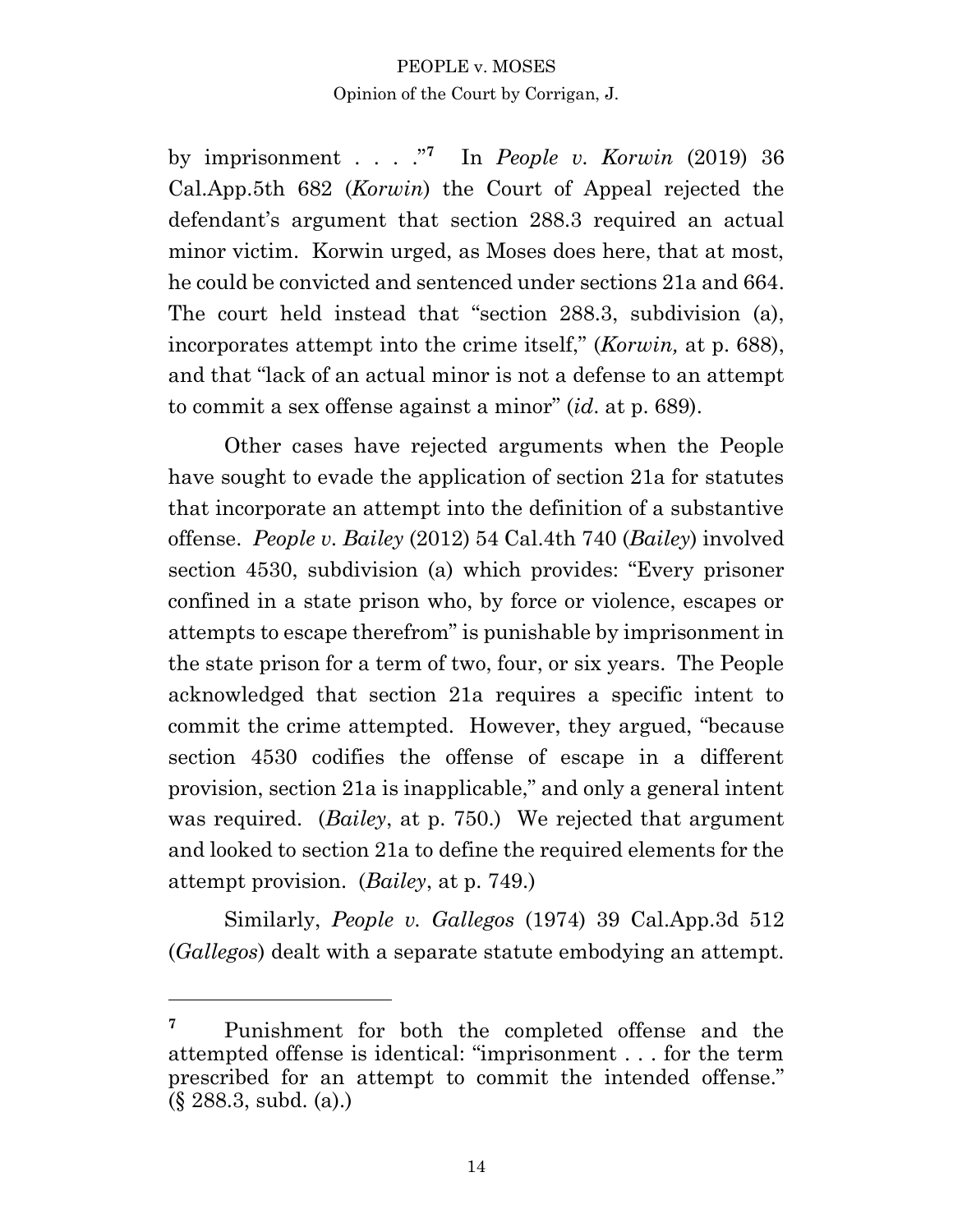Section 4532, subdivision (b)(1) prohibits escape "or attempts to escape" from a county jail.**<sup>8</sup>** Trial evidence showed that Gallegos walked beyond a county jail perimeter. The question was whether the People were required to show that, when he did so, he had the specific intent to escape, or whether a general intent to do an act which would have effected his escape was sufficient. In arguing for general intent the People urged that, because attempted escape was included in section 4532, the specific intent element of section 21a did not apply. (*Gallegos*, at pp. 515–516.) The People's argument was rejected: "Although an attempt to escape is made punishable under Penal Code section 4532 and not under Penal Code section 664 [citations], . . . the essential elements of an attempt to commit a crime, so as to make the attempt itself punishable, are present in an attempt to escape as well as in those attempts made punishable under Penal Code section 664. [¶] The argument is unsound that because the punishment for attempted escape is specifically provided for in section 4532, the crime is moved out of the class of attempts of which a specific intent is an element, to the status of a substantive crime that requires only a general intent to commit the  $act \ldots$ . The argument, in opening the possibility that there is such a crime as an attempt to attempt to escape, leads onto a logical merry-go-round." (*Id*. at p. 516.)

**<sup>8</sup>** The statute provides in part that a prisoner arrested for, charged with, or convicted of a felony, who "escapes or attempts to escape" from the county jail or other places of custody or confinement without the use of force or violence, is subject to imprisonment for 16 months, two years, or three years, or to a county jail sentence not to exceed one year. (§ 4532, subd.  $(b)(1)$ .)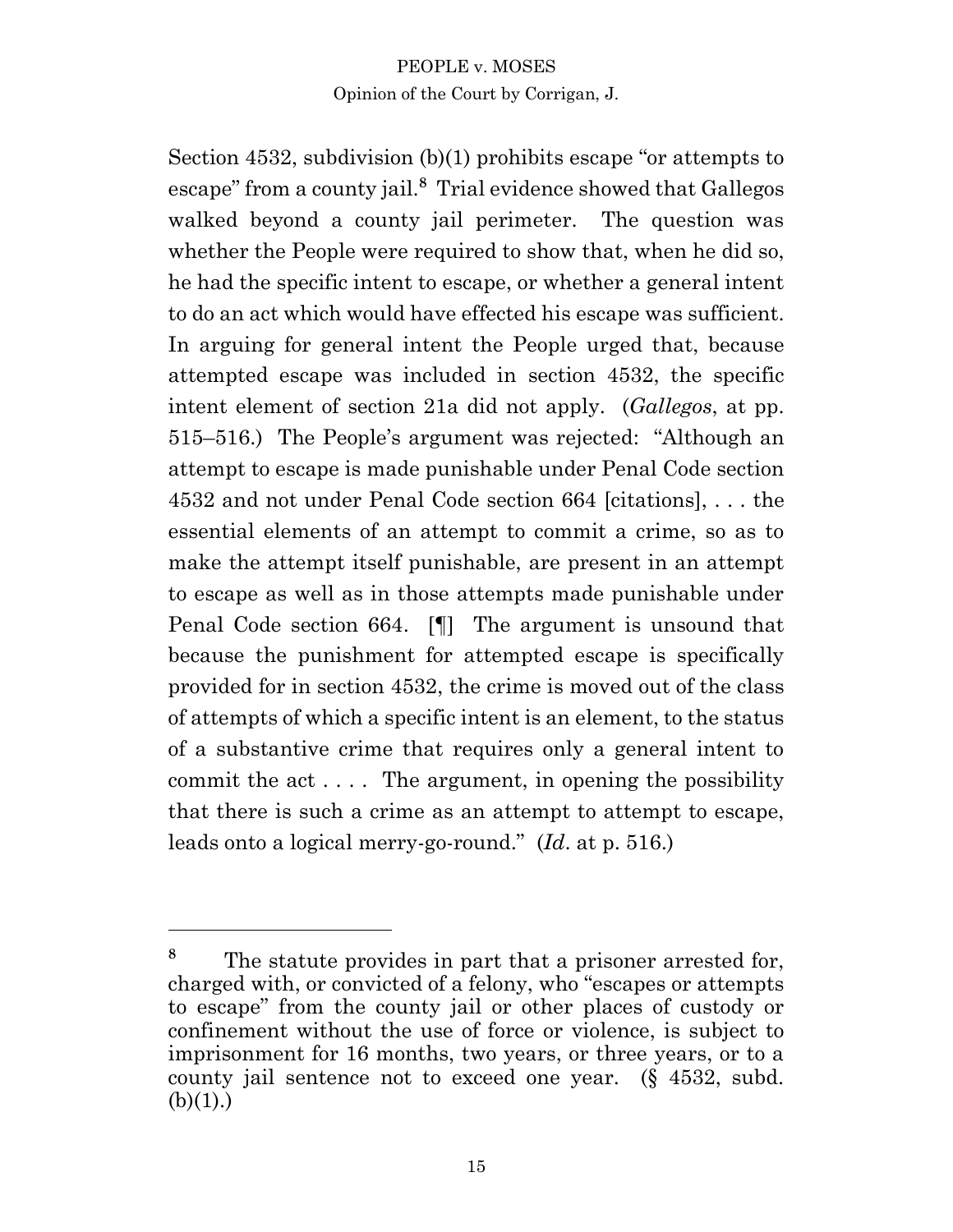The above statutes all differ in some respects from the language of section 236.1(c). *Korwin*, for example, emphasized the language in section 288.3, subdivision (a), requiring that the defendant "knows or reasonably should know that the person is a minor," and distinguished section 236.1(c) and *Shields*, *supra*, 23 Cal.App.5th 1242, on that basis. (*Korwin, supra*, 36 Cal.App.5th at pp. 688–689.) *Bailey* and *Gallegos* looked to section 21a to define the requisite specific intent for attempt under sections 4530, subdivision (a) and 4532, subdivision (b)(1). (*Bailey*, *supra*, 54 Cal.4th at pp. 749–750; *Gallegos*, *supra*, 39 Cal.App.3d at p. 516.) But neither escape statute includes language raising an issue of factual impossibility similar to section 236.1(c)'s mention of a minor victim. Nonetheless, there is a consistent theme in this precedent: Courts have looked to section 21a to define the elements of attempt where that offense is incorporated into the substantive crime, at least in the absence of a more specific definition in the statute itself. Section 236.1, subdivision (h) does define several key terms, but it contains no alternative definition of "attempts" to replace the general definition given in section 21a.

Here the Court of Appeal majority concluded the attempt language in the statutory definition of this crime functions differently from the general law of attempt: "An attempt under section 21a does not require a victim. Instead such an attempt requires two inchoate elements: (1) criminal intent; and (2) an ineffectual act toward committing the crime. In contrast, the specific language of section 236.1(c) requires an additional element: the necessity that the victim be a minor. The 'context' of the two statutes is therefore different because the language of each is different: section 236.1(c) includes an element that section 21a does not." (*Moses*, *supra*, 38 Cal.App.5th at p. 763.)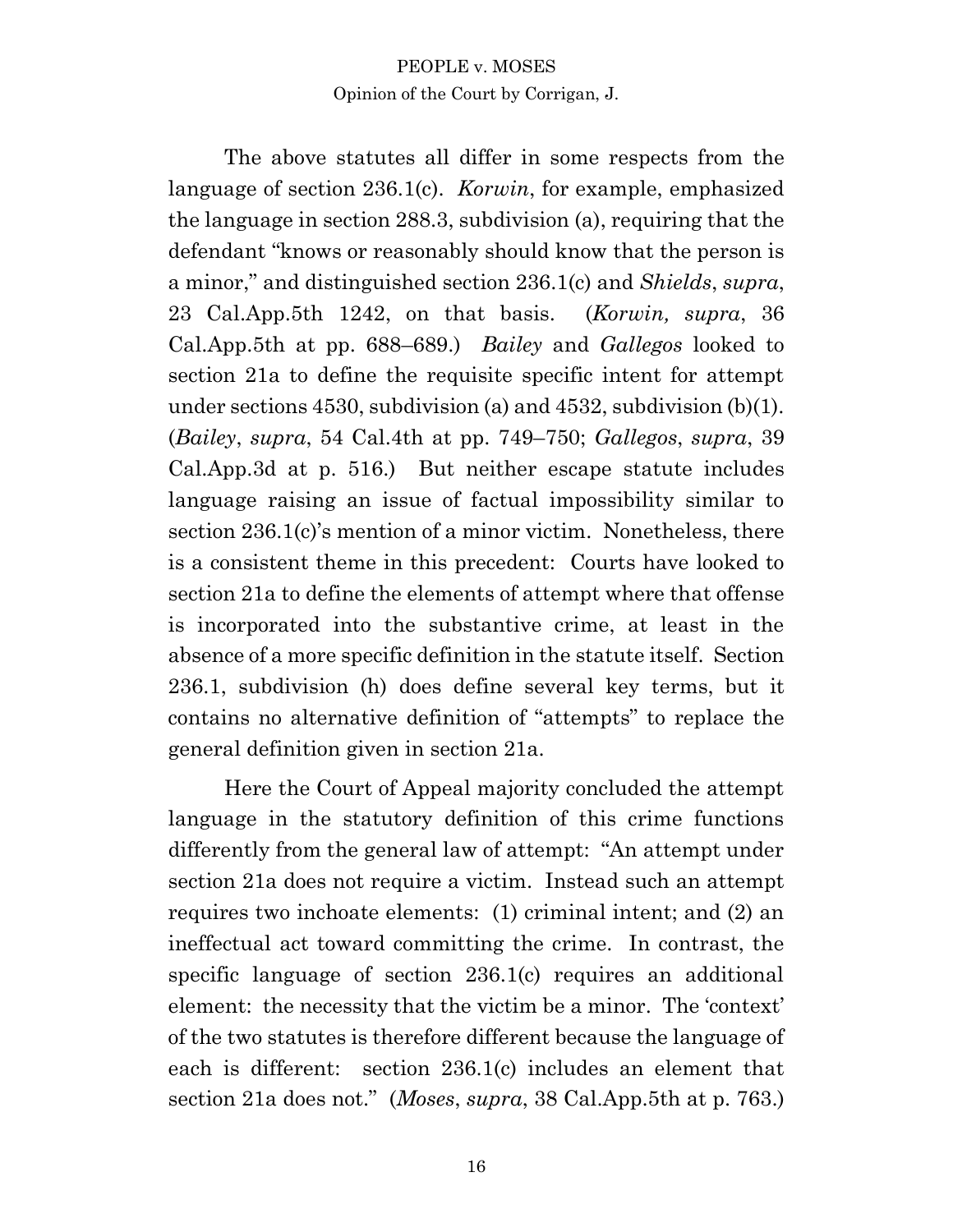Because defendant did not direct his efforts at a person who was actually a minor, the majority reversed his conviction. (*Id*. at pp. 759, 761, 767.) In doing so the majority embraced the holding of *Shields*, *supra*, 23 Cal.App.5th at pages 1255–1257, which also reversed a section 236.1(c) conviction under similar circumstances. (*Moses*, at pp. 761–762, 766.)

The dissenting justice would have held that section 236.1(c) "penalizes both completed human trafficking acts and attempts to commit the proscribed human trafficking acts. Because 'factual impossibility is not a defense to a charge of attempt' [citation], the jury legally could convict Moses of human trafficking under [the statute] despite the absence of an actual minor victim." (*Moses*, *supra*, 38 Cal.App.5th at p. 767 (conc. & dis. opn. of Aronson, Acting P. J.).) The dissent reasoned that the purpose of the statute was to strengthen the laws against human traffickers and online predators who would sexually exploit women and children. (*Id*. at p. 768; see discussion, *post*, at pp. 24–27.) Basic tenets of statutory interpretation presume that the electorate intended to incorporate the traditional definition of attempt into the human trafficking statute. (*Moses*, at pp. 769–770 (conc. & dis. opn. of Aronson, Acting P. J.).) A counter interpretation, the dissent noted, would create "an attempt to commit an attempt." (*Id*. at p. 769.) The dissent reasoned that the law recognizes no such creature.

The majority's analysis missed the mark for two reasons. First, it discerned the creation of a new element, untethered to the settled understanding of attempt law. Second it concluded that the language of section 21a and section 236.1(c) is significantly different. In fact, the operative language employing the technical word "attempt" is the same. Section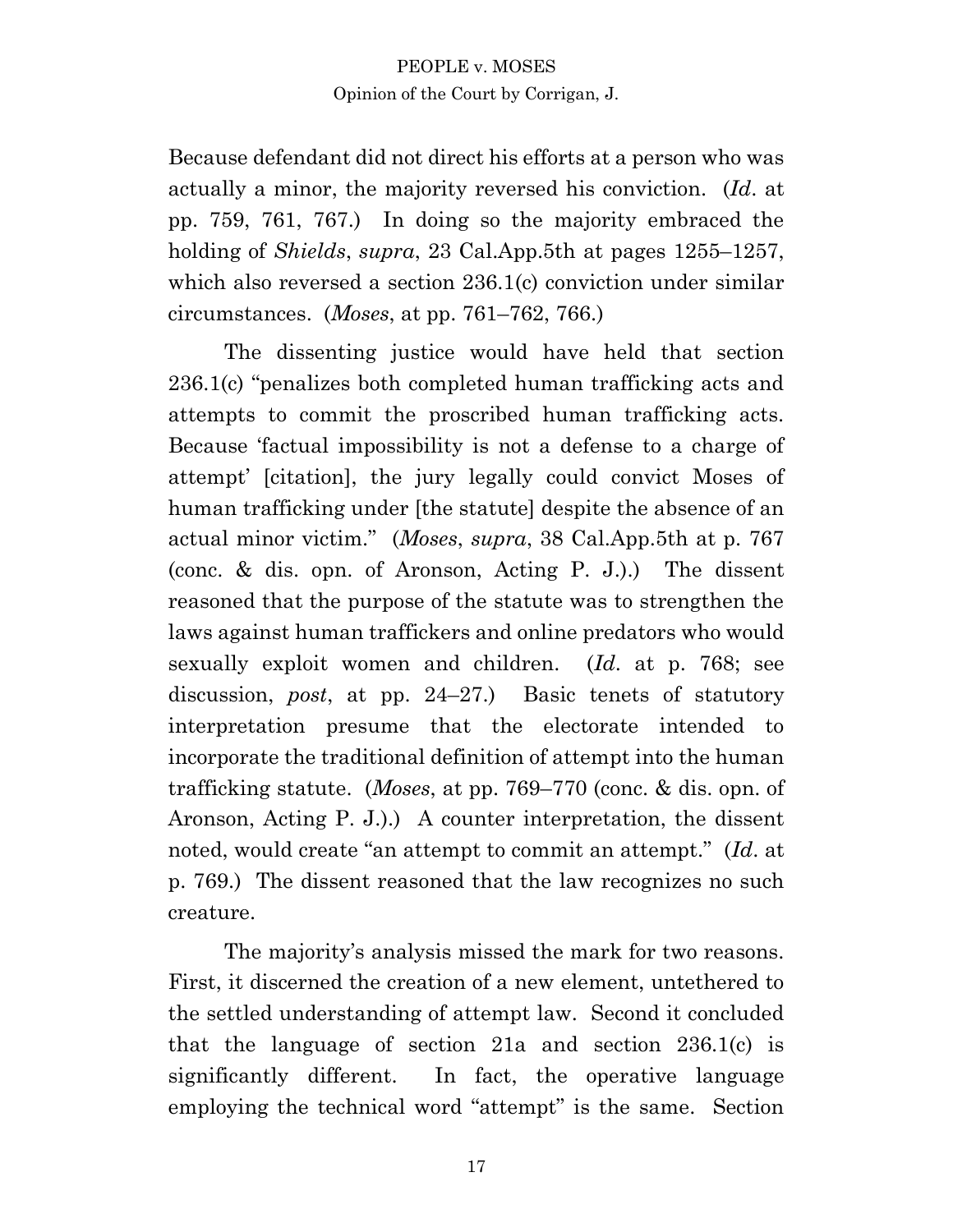236.1(c) is not different because it creates an altered understanding of attempt. It is different because, unlike some other attempt provisions, it expresses the electorate's intent to punish both the trafficking of a minor and the attempt to do so in the same way. The ability to make this sentencing choice is explicitly recognized in section 664.

The Court of Appeal majority cited *People v. Colantuono* (1994) 7 Cal.4th 206 for the proposition that the " 'meaning of "attempt" can vary with the criminal context.' " (*Moses, supra*, 38 Cal.App.5th at p. 763, quoting *Colantuono*, at p. 216.) Its reliance was misplaced. That case dealt with a specific and historical understanding of the offense of assault, which had been defined in the common law. In examining the statutory definition of assault, which codified the common law understanding (see *People v. Yslas* (1865) 27 Cal. 630, 632; Hinkley, *Assault-Related Conduct under the Proposed California Criminal Code* (1974) 25 Hastings L.J. 657, 658), we observed that an assault is defined as " 'an unlawful attempt, coupled with the present ability, to commit a violent injury on the person of another.'" (*Colantuono*, at p. 214.) We then held that, unlike other attempted crimes, an assault is a general intent offense. (*Id*. at pp. 216–217.) In reaching this conclusion, we specifically noted that the crime of assault was statutorily defined by the Legislature of 1872 and the reference to attempt was used "only in its ordinary sense, not as the term of art we currently conceptualize." (*Id*. at p. 216.) We also observed that " '[t]he original concept of criminal assault developed at an earlier day than the doctrine of criminal attempt in general ....'" (*Ibid.*) Accordingly, we concluded that assault "is not simply an adjunct of some underlying offense [like criminal] attempt], but an independent crime statutorily delineated in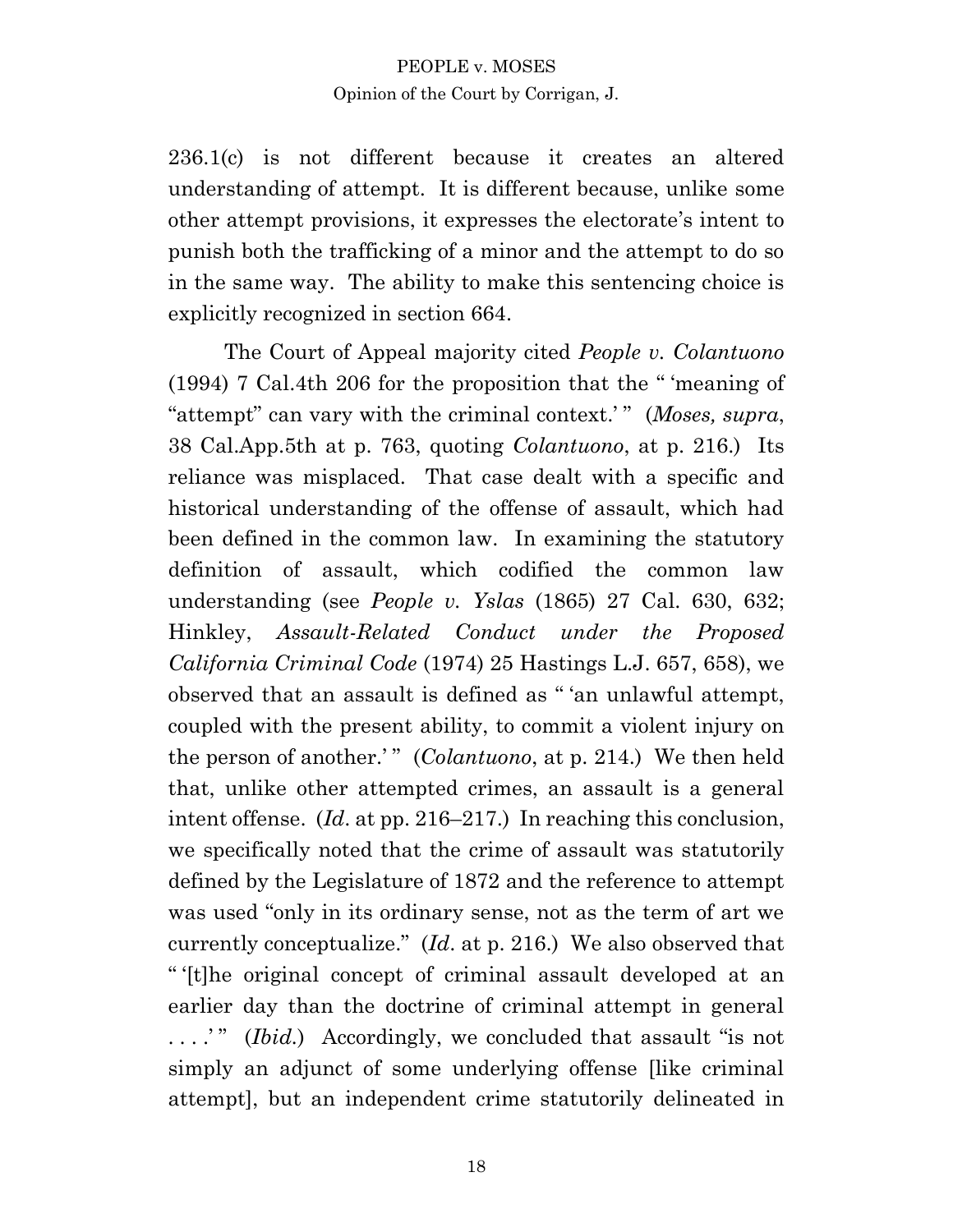terms of certain unlawful conduct immediately antecedent to battery." (*Ibid*.) "[O]ur criminal code has long recognized this fundamental distinction between criminal attempt and assault by treating these offenses as *separate and independent* crimes. (Compare § 240 with §§ 663, 664.)" (*Williams*, *supra*, 26 Cal.4th at p. 786.) The majority's reliance on this fundamentally distinct provision led it astray.

As the court in *Clark* has pointed out, section 236.1(c) is distinguishable from the provision defining assault. Unlike assault, the crime of human trafficking of a minor is not "a historical anomaly 'developed at an earlier day than the doctrine of criminal attempt in general.' " (*Clark*, *supra*, 43 Cal.App.5th at p. 282, review granted.) Instead, the language of section 236.1(c) defining human trafficking was "chosen by the electorate in 2012, some 26 years after the enactment of the statutory definition of 'attempt' (Stats. 1986, ch. 519, § 1, p. 1859), and the even earlier adoption of similar language at common law." (*Clark*, at p. 282*.*) Accordingly, " ' "the presumption is almost irresistible" ' " that the word "attempt" in section 236.1(c) is used in the " ' "precise and technical sense" '" provided by section 21a. (*Lopez, supra,* 34 Cal.4th at p. 1007.) The authorities summarized above demonstrate that, aside from the requisite intent, no *other* element of the completed offense is required to prove human trafficking of a minor under the attempt provision of the statute.

Moses relies on the grammatical structure of section 236.1(c). In his view, the word "attempts" modifies the operative verbs "cause, induce, or persuade," making the age of the inducee a distinct statutory element. The People counter that the word "attempts" is a transitive verb that modifies the entire phrase "to cause, induce, or persuade, a person who is a minor."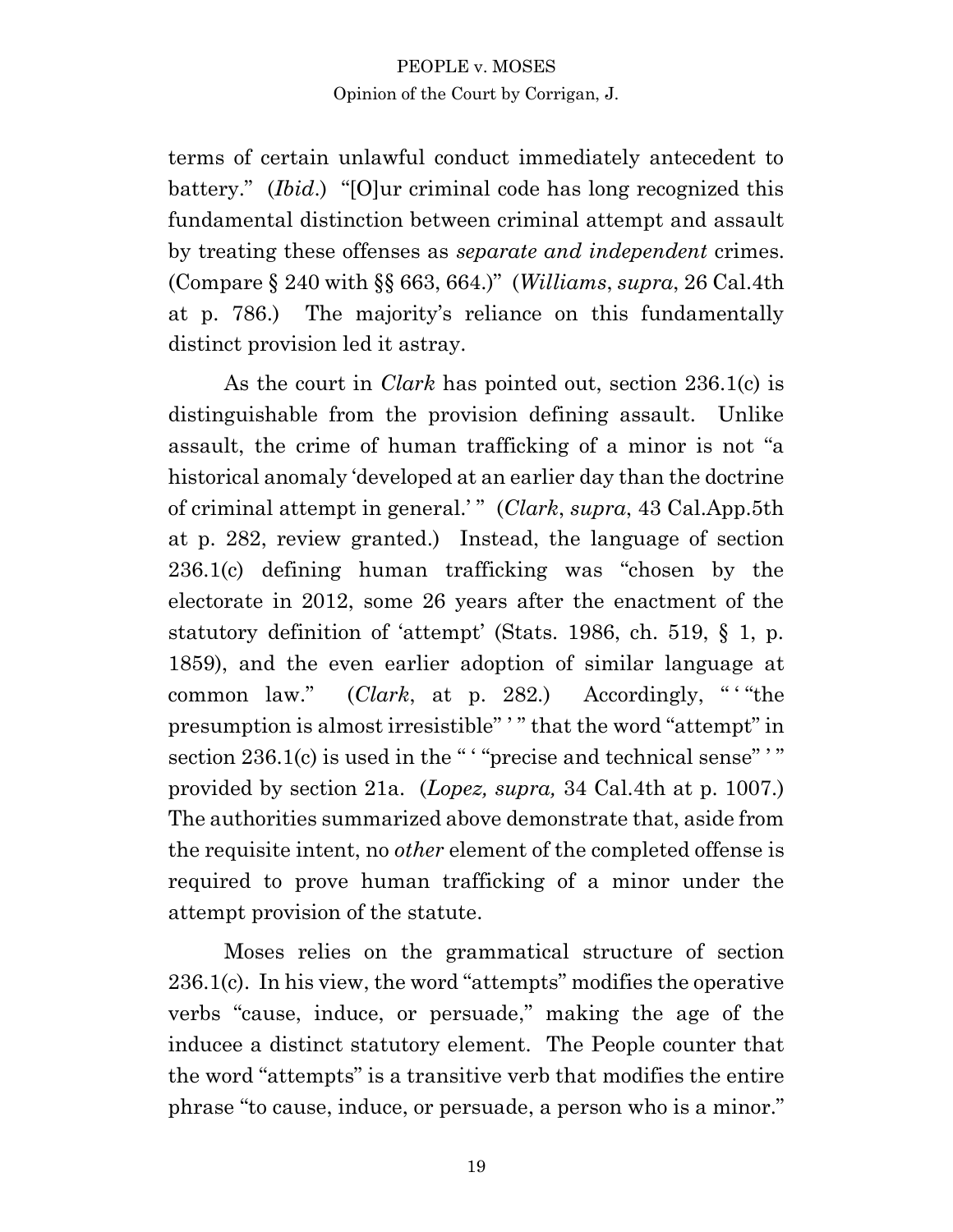The phrase "a person who is a minor" cannot be artificially isolated from the transitive verb to create a separate element of the offense. The People's reading of the statute appears the more logical. The entire phrase "a person who is a minor at the time of the commission of the offense to engage in a commercial sex act, with the intent to effect or maintain a violation of [certain enumerated crimes]" (*ibid*.) applies both to the completed act and an attempt to complete that act. However, repeating the entire phrase with respect to both prongs would be overly cumbersome. It is reasonable to conclude that the drafting goal was to achieve word economy, not to set out "a person who is a minor" as a stand-alone element. Under this view, the word "attempts" operates to modify all of the elements of the statute, making it unnecessary to prove that the defendant targeted an actual minor victim. Moses's contrary argument results in an artificial parsing of the sentence's structure.

Subdivision (c) must be understood in the context of the human trafficking statute of which it is a part. The first two subdivisions of section 236.1 define human trafficking as "depriv[ing] or violat[ing] the personal liberty of another with the intent to obtain forced labor or services," (*id*., subd. (a)), or with "the intent to effect or maintain . . . violation[s] of various laws regulating prostitution, pimping and pandering, pornography, and extortion (*id*., subd. (b)). Subdivision (c) does not speak of violating a victim's personal liberty. Instead it defines human trafficking another way: the inducement of a minor to engage in commercial sex acts. Subsequent provisions make clear that neither a minor's consent (*id*., subd. (e)), nor a mistake of fact as to a victim's age (*id*., subd. (f)), is a defense. Subdivision (c) specifically targets trafficking minors. A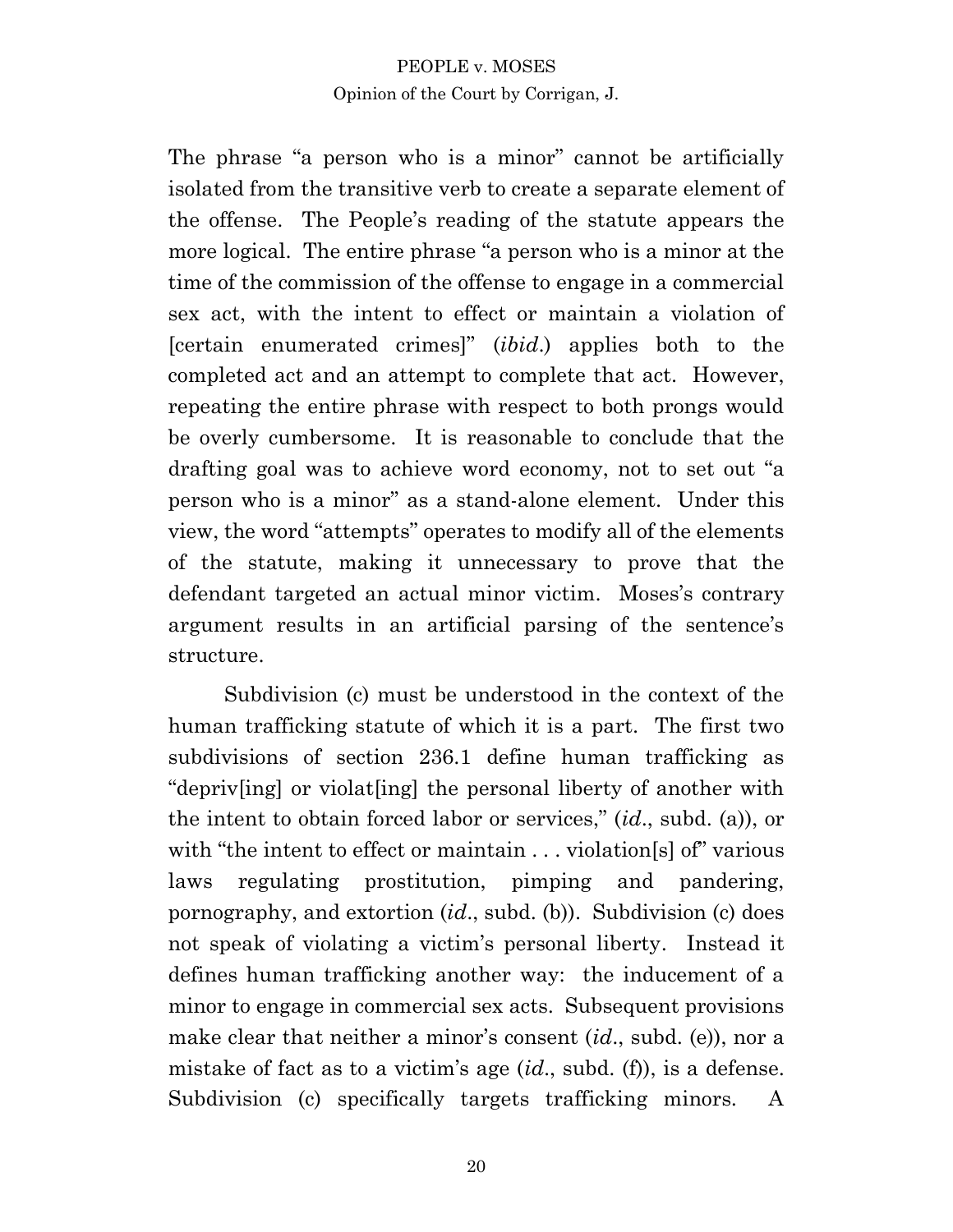*completed* violation of subdivision (c) will, obviously, involve the inducement of a particular person, and that person must be a minor. By contrast, to violate subdivision (c) as an *attempt*, the defendant must *intend* to induce a minor, but the target of that inducement need not be an actual minor. This understanding of the statute supports a conclusion that, as long as the defendant has attempted to induce a person and intends that the object of his inducement be a minor, the elements of the attempt provision are satisfied. This understanding honors the general law of attempt that punishes a criminal intent coupled with an ineffectual act done towards its commission.**<sup>9</sup>**

The sentence structure of section 236.1(c) does not reflect an intent by voters to deviate from the established law of attempt. Instead it conveys the voters' intent that human trafficking of a minor, whether successfully completed or merely attempted, is to be punished in a uniform way. As the court observed in *Clark, supra*, 43 Cal.App.5th 270, review granted, "[t]he *only* difference between *Reed* and cases like it [involving prosecutions under section 664], and the instant case is that here the crime of attempt is made part of section 236.1(c), making the attempted act equally blameworthy to the completed act and making equal the punishment for both the attempted act and the completed act. The difference does *not* lie in a 'plain reading' of the statute. It lies instead in the electorate's choice to punish both the attempted act and the completed act equally." (*Id*. at p. 284.)

<sup>&</sup>lt;sup>9</sup> For an analysis of when the planning or preparation of a crime ripens into an attempt, see generally *People v. Johnson* (2013) 57 Cal.4th 250, 258 & fn. 4 and *People v. Watkins* (2012) 55 Cal.4th 999, 1021.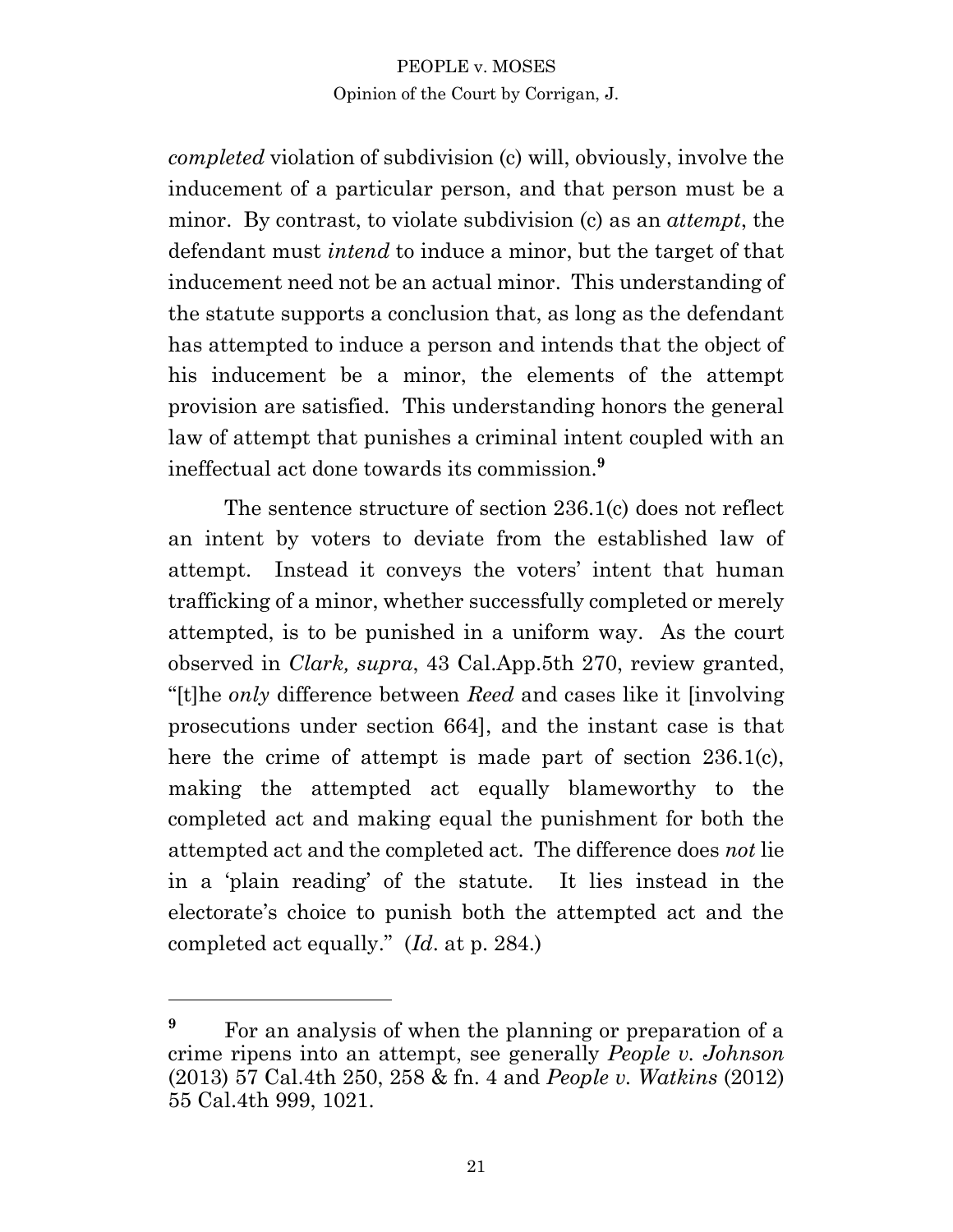The Court of Appeal majority reasoned that punishing an attempt under section 236.1(c) without an actual minor victim is inconsistent with the provisions of subdivision (f) of the statute. (*Moses, supra,* 38 Cal.App.5th at pp. 762, 764.) That subdivision provides: "Mistake of fact as to the age of a victim of human trafficking *who is a minor at the time of the commission of the offense* is not a defense to a criminal prosecution under this section." (§ 236.1, subd. (f), italics added.) The Court of Appeal reasoned that "[u]nder subdivision (f), it is no defense that a defendant may have believed a victim was 18 or older and therefore did not actually intend to traffic a minor; even absent such intent, the conduct constitutes a violation of section 236.1(c)." (*Moses*, at p. 762.) The defendant "bears the risk, regardless of whether he believed the minor was of age or not, that his trafficking target is a minor." (*Id*. at p. 764.) The majority acknowledged that if " 'there is no actual victim and therefore it is factually impossible to complete the crime,' " traditional attempt principles would hold the defendant liable only if he or she actually intended to traffic a minor. (*Id.*  at p. 762, quoting *Shields*, *supra*, 23 Cal.App.5th at p. 1257.) Because subdivision (f) precludes a mistake of fact as to the victim's age, the majority concluded that the attempt provision of the statute necessarily must require an actual minor in order to harmonize the two subdivisions. (*Moses*, at pp. 762, 764.)

The logical flaw here is the assumption that subdivision (f) applies when there is no actual minor victim. By its terms it does not. The statute eliminates a mistake of age defense if the defendant successfully induces a minor, even if acting under a mistake of fact. It does not speak to the converse situation, when the defendant *attempts* to induce a person the defendant actually believes to be a minor but who is in fact an adult. Under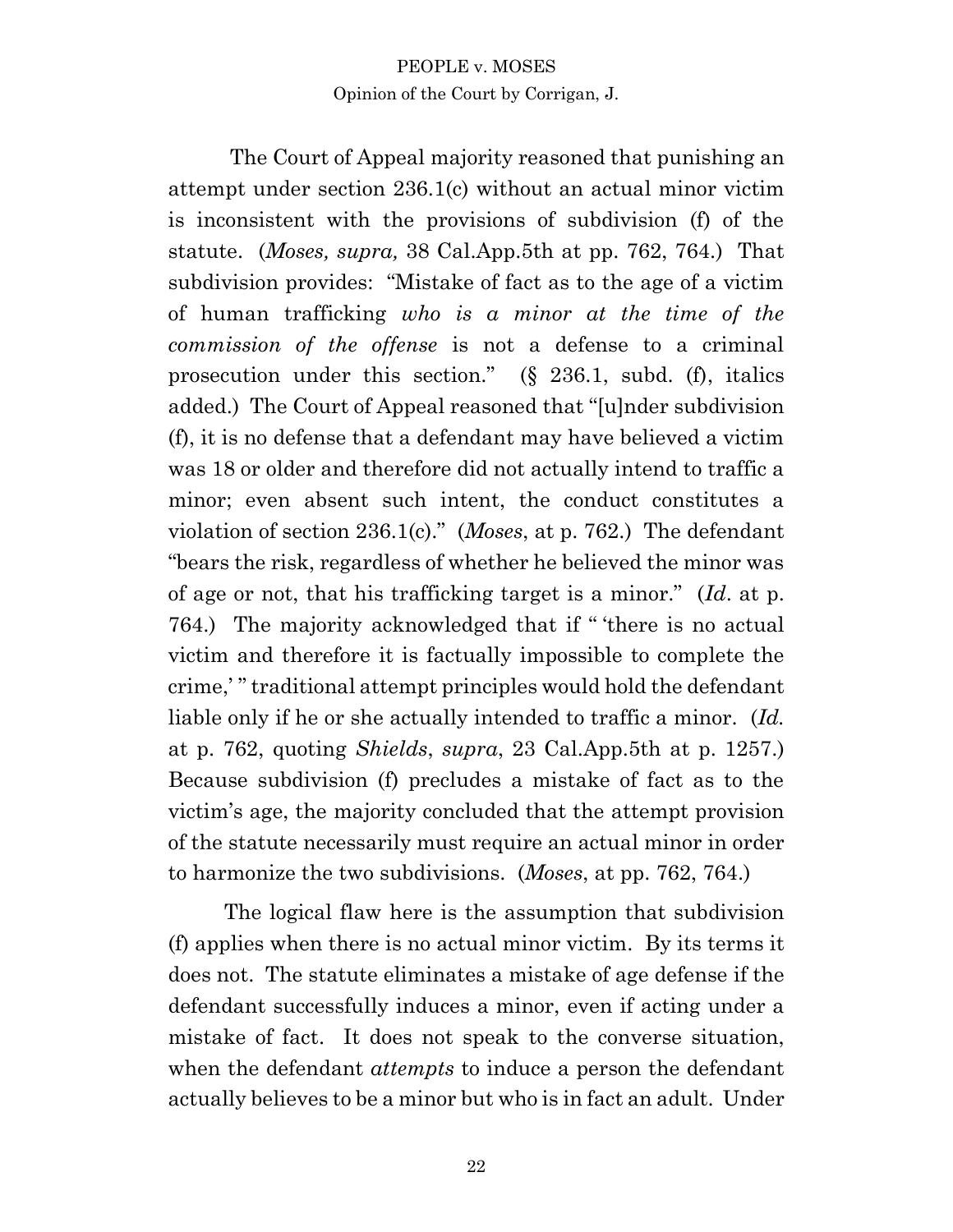the provisions of subdivision (c) and the law of attempt, such conduct is punishable as human trafficking so long as the defendant *intended to induce a minor* to engage in such conduct. There is no inconsistency between disallowing a mistake of age defense when the victim is an actual minor and requiring a specific *intent* to induce a minor when the defendant unwittingly targets a police decoy. Nothing in subdivision (f) speaks to the latter intent requirement.**<sup>10</sup>**

Moses observes that the drafters of the initiative could have expressly prohibited acts " 'directed towards a minor, *or a person who the defendant subjectively believes is a minor*.' " (Quoting *Clark, supra*, 43 Cal.App.5th at p. 300 (dis. opn. of O'Leary, P. J.), review granted.) It is often possible to craft more explicit language after the fact, but there is no question that the voters incorporated attempts into the substantive definition of section 236.1(c). We apply the settled rule of statutory construction that the electorate used the word "attempts" in the " ' "precise and technical sense" ' " ascribed to it by statute and case law. (*Lopez, supra,* 34 Cal.4th at p. 1007; accord, § 7, subd. (16).) The well-established law at the time of the initiative's passage was that "the commission of an attempt does not require proof of any particular element of the completed crime" other than intent (*Chandler, supra,* 60 Cal.4th at p. 517, and cases cited), nor did it allow for a defense of factual impossibility.

**<sup>10</sup>** We are not called upon here to determine the interplay between subdivision (f) and the specific intent required for the attempt prong of section 236.1(c) when the defendant attempts, but fails, to induce an *actual minor* to engage in a commercial sex act. We offer no view on whether a mistake of fact as to the victim's age would be a defense in that situation.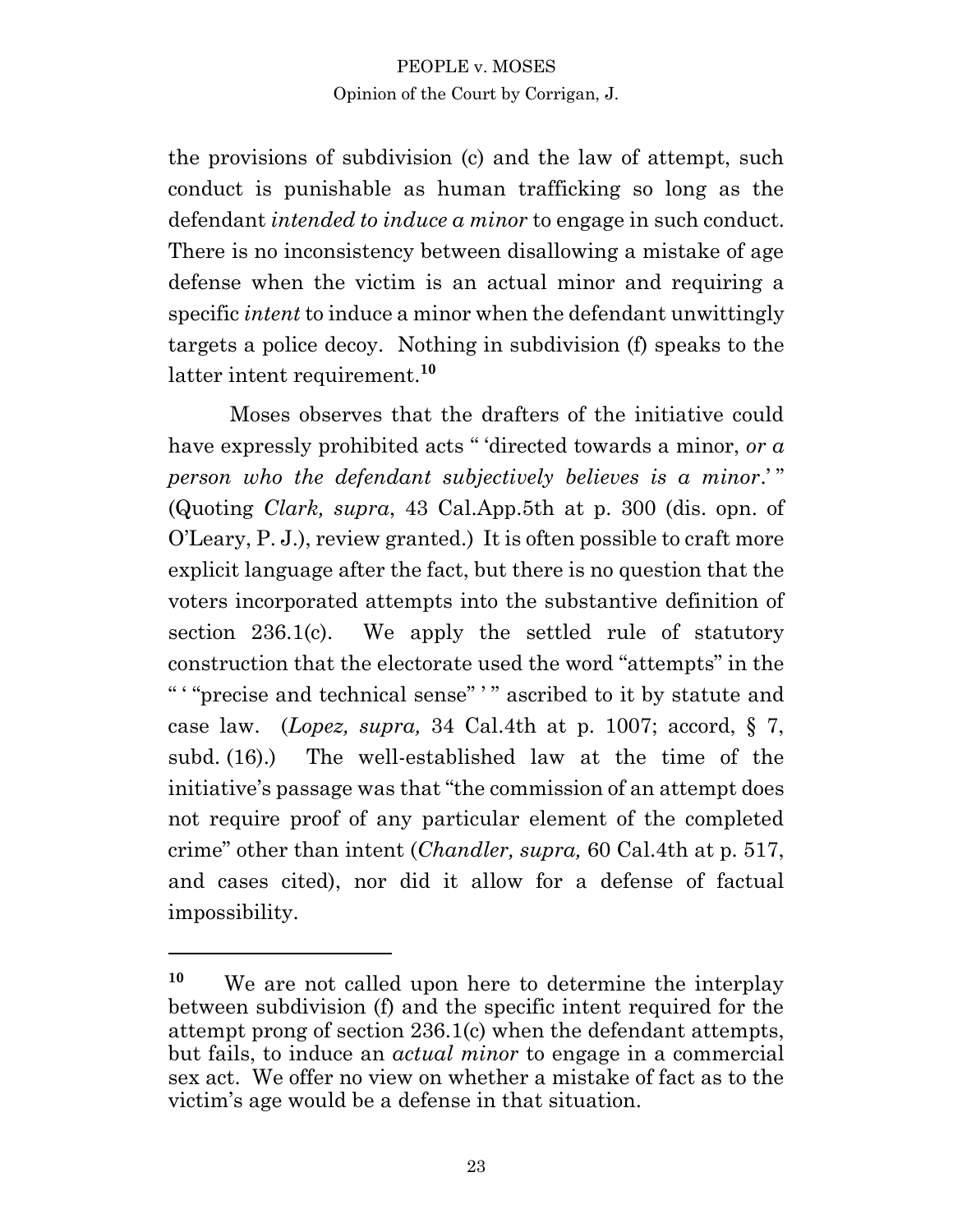#### *B. Ballot Materials and Statutory Aim*

Although the statutory language discussed above suggests an intent to incorporate traditional attempt principles into section 236.1(c), the specific textual formulation alone does not definitively answer the question. Accordingly, we consider the ballot materials and the aims to be achieved by the enactment. (*Robert L. v. Superior Court* (2003) 30 Cal.4th 894, 901.) That exercise reveals that voters did not intend the result defendant urges.

The ballot materials make clear that a primary goal of Proposition 35 was to stop the exploitation of children by online predators. (Voter Information Guide, Gen. Elec. (Nov. 6, 2012) argument in favor of Prop. 35, p. 46 (hereafter Voter Information Guide).) The findings and declarations adopted by the electorate in support of the law provide: (1) "Protecting every person in our state, particularly our children, from all forms of sexual exploitation is of paramount importance"; (2) "[T]he predatory use of [internet] technology by human traffickers and sex offenders has allowed such exploiters a new means to entice and prey on vulnerable individuals in our state"; and (3) "We need stronger laws to combat the threats posed by human traffickers and online predators seeking to exploit women and children for sexual purposes." (Voter Information Guide, *supra*, text of Prop. 35,  $\S 2$ , p. 101.) The stated purpose of the law was to "ensure just and effective punishment of people who promote or engage in the crime of human trafficking." (*Id*., § 3, p. 101.) To that end, the measure increased the punishment for human trafficking of minors from four, six, or eight years in prison (former § 236.1(c), added by Stats. 2005, ch. 240, § 7, p. 2507), to five, eight, or 12 years for nonforcible trafficking, and 15 years to life when the offense involves force, fear, fraud, or other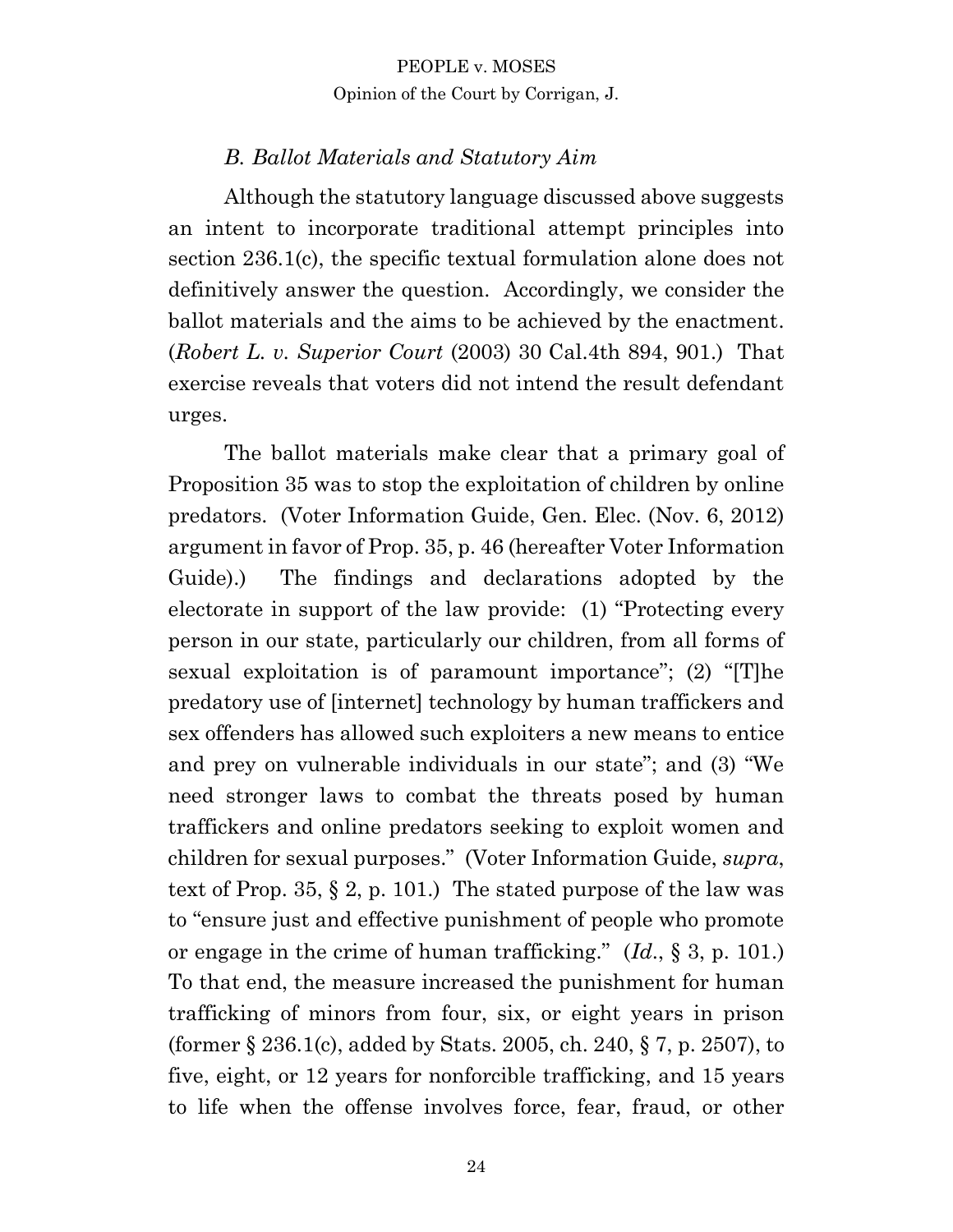enumerated factors. (§ 236.1(c)(1) & (2), as amended by Prop. 35, § 6, Gen Elec. (Nov. 6, 2012).) **11**

The measure's reference to identifying and punishing online child predators is relevant here. Sting operations are a common and effective method of identifying such offenders before they victimize an actual child. (See *Korwin, supra*, 36 Cal.App.5th at p. 690; *U.S. v. Meek* (9th Cir. 2004) 366 F.3d 705, 719.) But Moses's interpretation of section 236.1(c) forces law enforcement to choose between traditional sting operations and maximum punishment for criminal offenders. As the defense acknowledged at oral argument, its reading of the statute means a predator could be convicted under the attempt prong only if an actual minor was used in the sting operation, something officers would obviously be reluctant to do. (See *U.S. v. Gagliardi* (2d Cir. 2007) 506 F.3d 140, 146–147.) Use of an undercover officer posing as a minor would result in lesser punishment under the provisions of section 664. By contrast, interpreting the attempt provision of section 236.1(c) so as not to require an actual minor victim furthers Proposition 35's stated purposes. It enhances law enforcement investigatory efforts while at the same time furthering the measure's objective to "increase[] the current criminal penalties for human trafficking under state law." (Voter Information Guide, *supra*, analysis of Prop. 35 by Legis. Analyst, at p. 43.)

Again, this approach is consistent with the long-held foundation for criminalizing attempts. " 'Applying criminal

25

**<sup>11</sup>** Former section 236.1(c) was purely an enhanced sentencing provision related to trafficking based on a violation of personal liberty. It was removed and replaced with the new subdivision (c) by the initiative's enactment.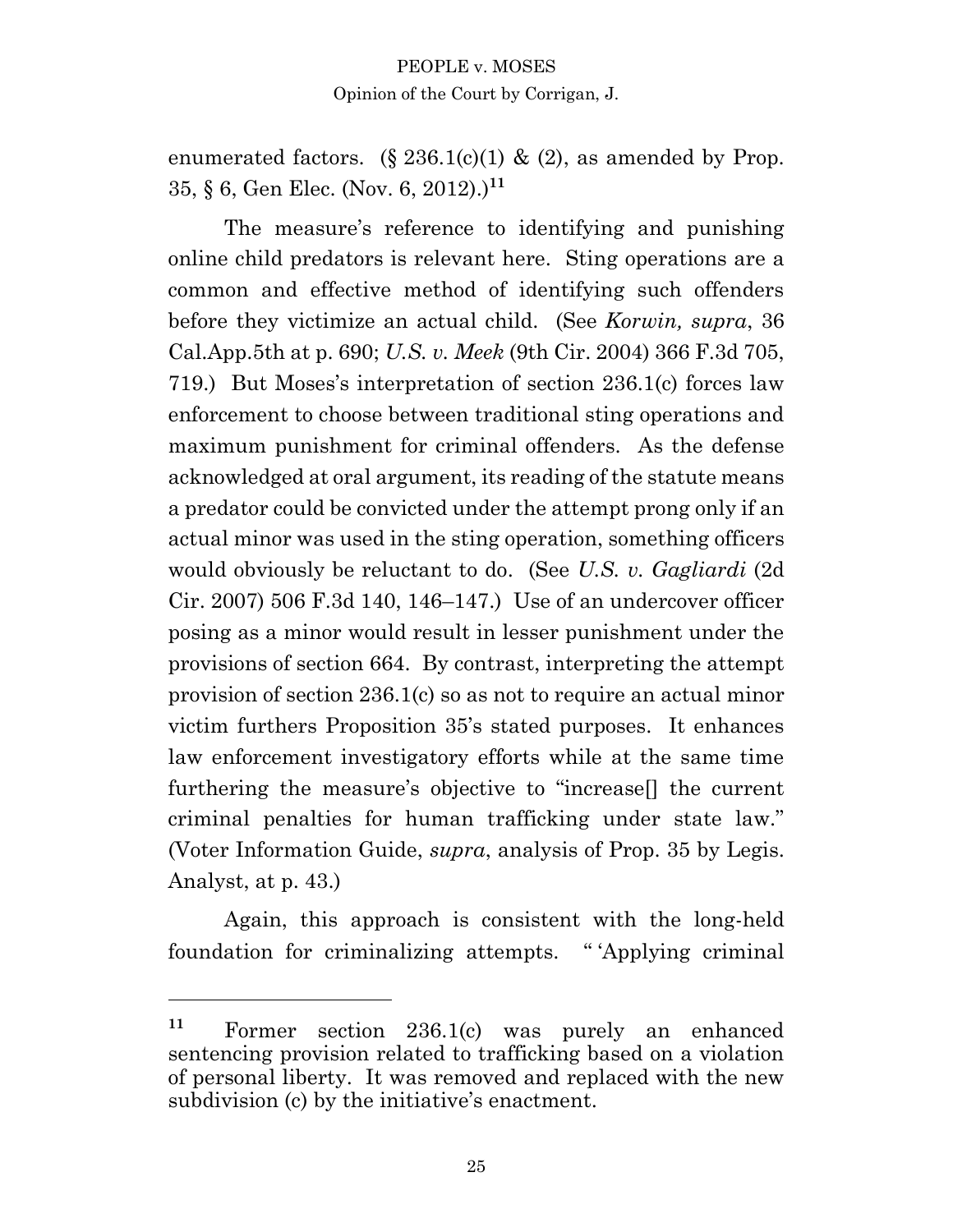culpability to acts directly moving toward commission of crime . . . is an obvious safeguard to society because it makes it unnecessary for police to wait before intervening until the actor has done the substantive evil sought to be prevented. It allows such criminal conduct to be stopped or intercepted when it becomes clear what the actor's intention is and when the acts done show that the perpetrator is actually putting his plan into action.' [Citations.]" (*Dillon*, *supra*, 34 Cal.3d at p. 453.)

In resisting this conclusion, the Court of Appeal noted that generally attempts may be considered " ' "less serious" ' than crimes carried through to completion." (*Moses, supra*, 38 Cal.App.5th at p. 765, quoting *In re Nuñez* (2009) 173 Cal.App.4th 709, 736.) It is often true that attempt offenses are considered less serious and statutes may reflect that policy choice. However, it is also true that legislators and the electorate may consider the harm occasioned by some attempts to be on a par with a completed crime. It is their prerogative to enact statutes that reflect that determination. (*People v. Flores* (1986) 178 Cal.App.3d 74, 84–89, cited with approval in *People v. Wilkinson* (2004) 33 Cal.4th 821, 838, 840.)**<sup>12</sup>**

**<sup>12</sup>** We note that the Court of Appeal's reliance on *In re Nuñez, supra*, 173 Cal.App.4th at page 736, and the case it quoted, *Solem v. Helm* (1983) 463 U.S. 277, 293, is somewhat strained. Both cases involved a cruel and unusual punishment challenge, and neither involved an attempt. Nuñez was convicted of kidnapping for ransom (*Nuñez*, at p. 714) and Helm for uttering a " 'no account' " check for \$100 (*Solem*, at p. 281). Those cases quoted the general observation from Blackstone's Commentaries as part of their analysis of the magnitude of harm the defendant caused in evaluating a constitutionally acceptable punishment.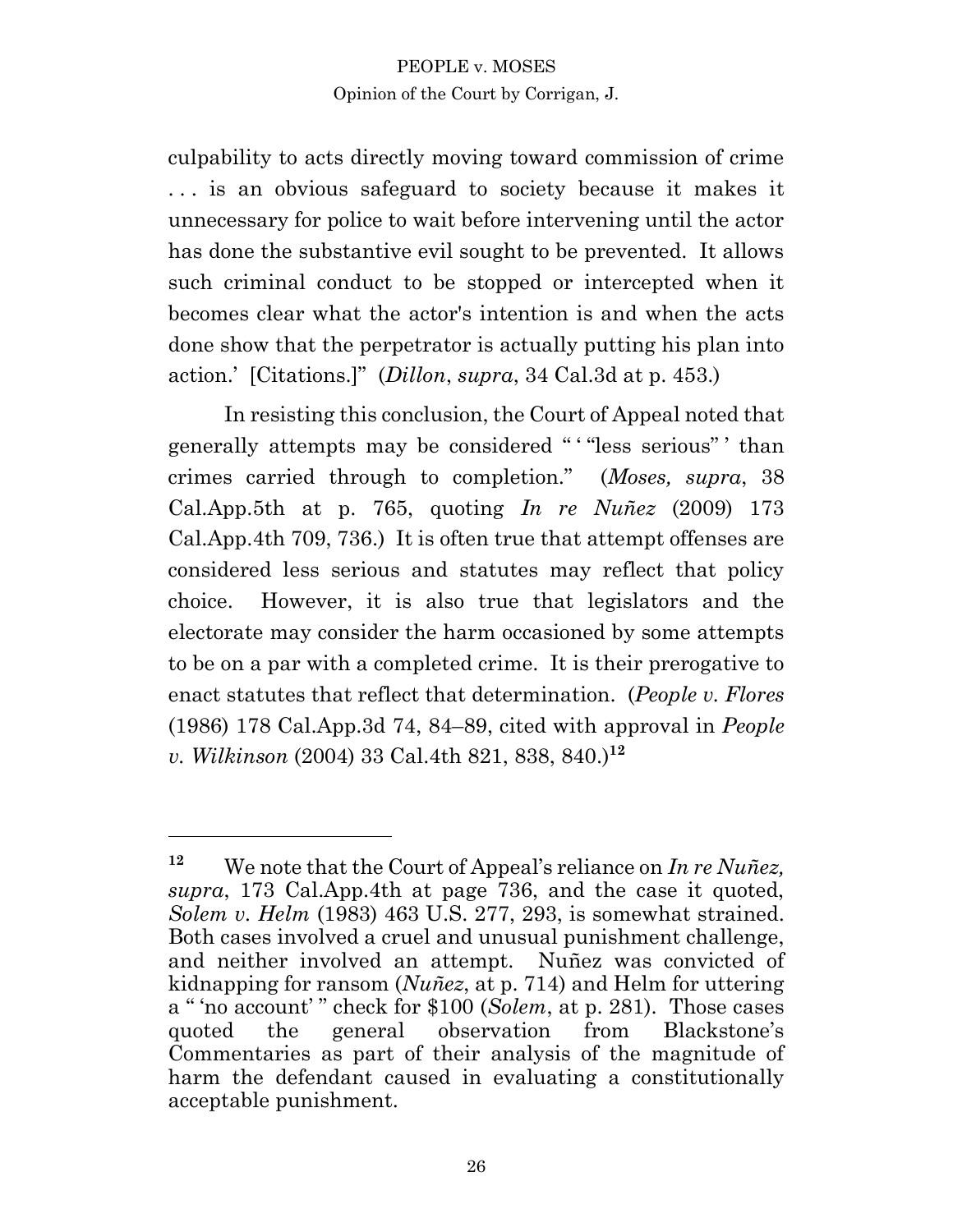The electorate's intent to ensure just and effective punishment of child predators is demonstrated by section 236.1, subdivision (f), which holds the defendant liable for targeting an actual minor victim even if the defendant believes the victim is an adult. There is no reason to conclude from the ballot materials that the electorate intended to impose *lesser* punishment on a defendant who *intentionally* targets a minor but fails in the attempt because the target is actually an adult. Given the initiative's stated purpose, it is more reasonable to conclude that section 236.1(c) operates as a one-way ratchet to increase punishment for both such offenders.

In an argument reminiscent of that in *Bailey* and *Gallegos*, the People urge that a defendant need not intend to induce a minor to commit an attempt under section 236.1(c). Rather, they contend the necessary specific intent is only the intent to violate one of the criminal statutes listed in that subdivision. They rely on *People v. Branch* (2010) 184 Cal.App.4th 516. That case involved a conviction for attempted pimping of a minor under the age of 16 ( $\S$ § 266h, subd. (b)(2), 664) against J.V., a 15-year-old victim. The court refused the defense request to instruct the jury that his good faith, reasonable belief J.V. was 18 was a defense to the attempt crime. Instead, the court instructed that to convict, the jury must find J.V. was under the age of 16 at the time of the charged crimes. (*Branch*, at p. 520.) On appeal, the court found no instructional error. It reasoned: "[T]he criminal intent for the crimes of attempted pimping and pandering of a minor is the attempt to pimp and pander; the age of the victim only affects the severity of the sentence, not the criminality of the conduct. Regardless of his belief as to J.V.'s age, defendant acted with criminal intent." (*Id*. at p. 522.)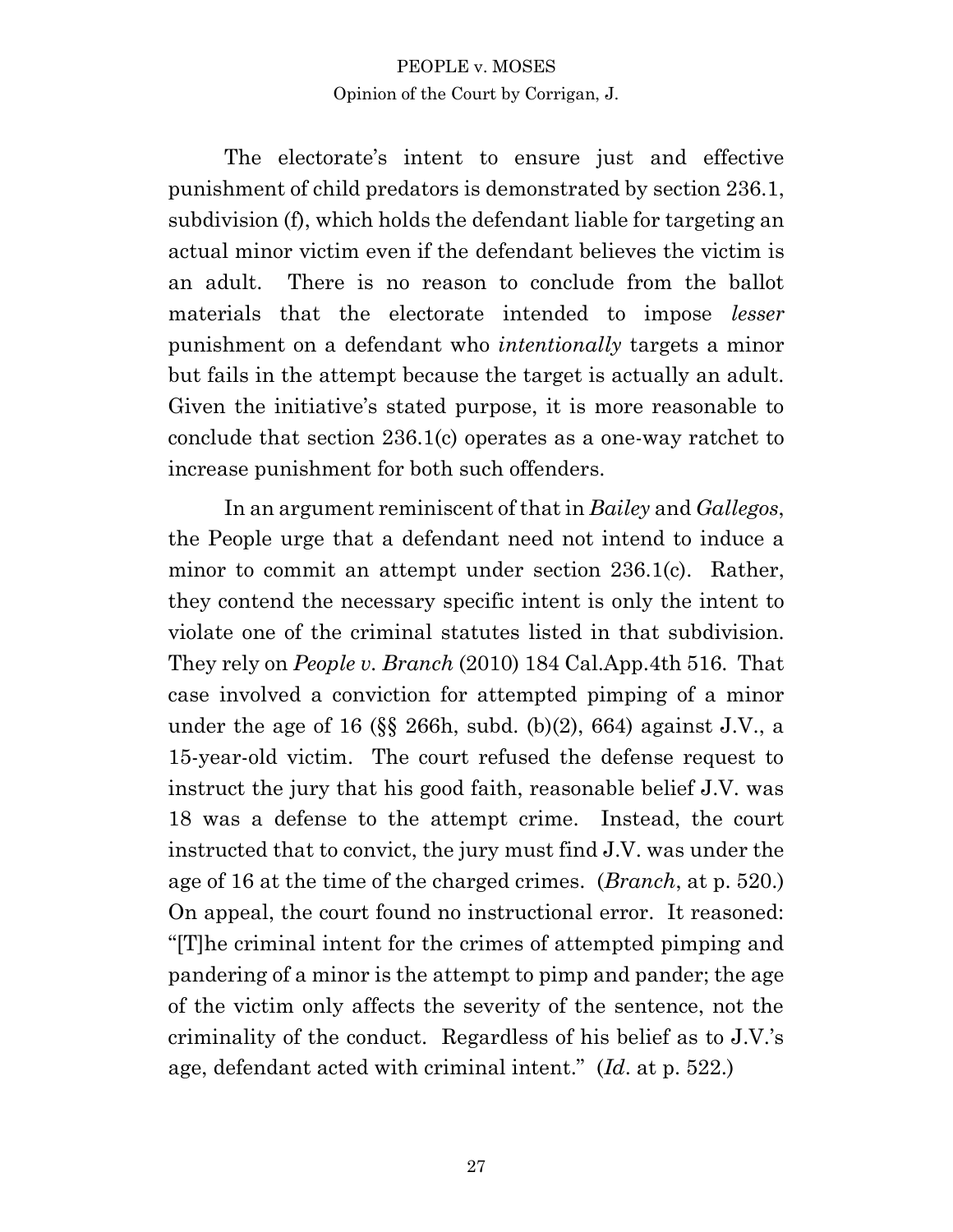Assuming without deciding that *Branch*'s interpretation of section 266h is correct, the case is distinguishable because it did not involve an issue of factual impossibility. The victim in that case was 15 years old and the jury was instructed that it must find the victim was under the age of 16 in order to convict. Moses, on the other hand, could not be convicted of human trafficking under the completed prong of the statute because the target of his conduct was not a minor. Rather, his guilt or innocence must be determined " "as if the facts were *as he perceived them.*" '" (*Reed, supra,* 53 Cal.App.4th at p. 396.) It follows that an attempt under section 236.1(c) does require as an element that the defendant intend to target a minor, at least where the victim is not in fact a minor. The People would have us reject factual impossibility as a defense to the crime of attempt under section 236.1(c) while simultaneously refusing to apply another established requirement of that doctrine. We reject the People's argument that Moses could be convicted not only in the absence of an actual minor victim, but also without intent to induce a minor victim.

In sum, section 236.1(c) operates as follows. To be convicted of the completed crime of *inducing* a minor to engage in a commercial sex act, the person induced must be a minor. To commit the crime of *attempting to induce* a minor, the defendant must act with the " 'specific intent to commit the [completed] crime' " (*Williams*, *supra*, 26 Cal.4th at p. 786), i.e., the intent to cause, induce, or persuade *a minor* to engage in a commercial sex act, at least when no actual minor victim is involved (see fn. 10, *ante*). The defendant must act with the additional intent to effect or maintain a violation of one of the offenses enumerated in the statute. If these elements are met, the fact that the particular target of his efforts is not actually a minor is not a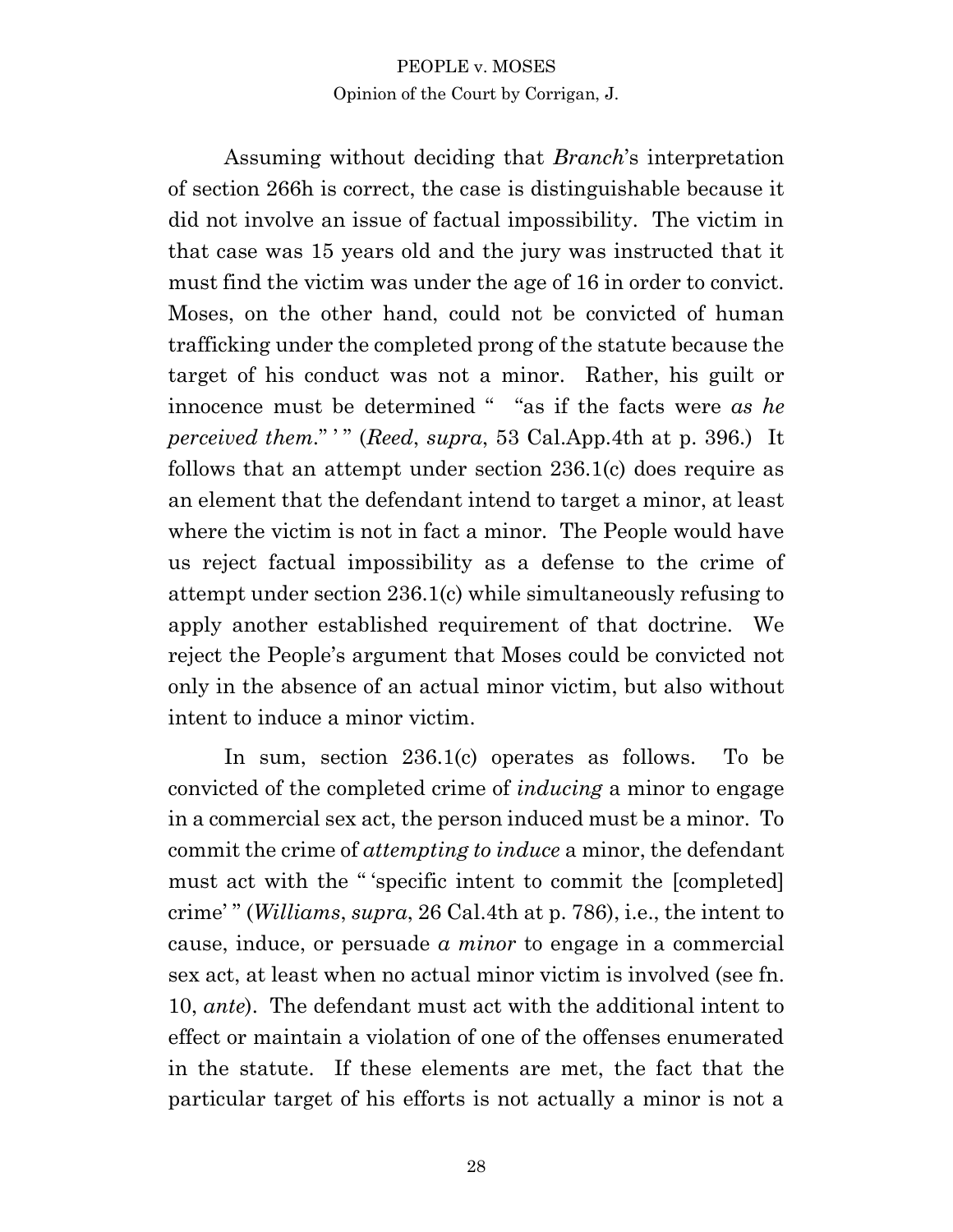defense. Under both theories the defendant is guilty of "human trafficking" ( $\S$  236.1(c)) and subject to the same punishment.<sup>13</sup>

#### *C. Remand Is Required*

In the Court of Appeal, Moses argued that the instructions did not require the jury to find that he specifically intended to traffic a minor. Because the court reversed for lack of sufficient evidence of an actual minor victim, it did not reach this claim. The court did discuss the adequacy of the instructions in deciding that it could not reduce the offense from a violation of section 236.1(c) to an attempted violation of section 236.1(c), 664: "[T]he instructions provided by the trial court as to count 1 did not require the jury to determine whether Moses specifically intended to target a minor, as would be required if a violation of section 21a were a lesser included offense of section 236.1(c). Without assurance from the instructions given that the jury determined Moses specifically harbored the required intent for a violation of section 21a, we cannot reduce the section 236.1(c) conviction to that lesser attempt conviction." (*Moses, supra,* 38 Cal.App.5th at p. 767.)

The court's comments on the jury instructions were made in the context of its power to reduce the offense under sections 1181, subdivision 6 and 1260 upon a finding of evidentiary insufficiency. The court can only reduce an offense to a lesser offense that was necessarily found by the trier of fact. (*Bailey*, *supra*, 54 Cal.4th at p. 752.) Moses's claim of instructional error is governed by different standards. Specifically, the Court of Appeal did not address several counterarguments advanced by

**<sup>13</sup>** We disapprove *People v. Shields, supra*, 23 Cal.App.5th 1242, to the extent that it is inconsistent with this opinion.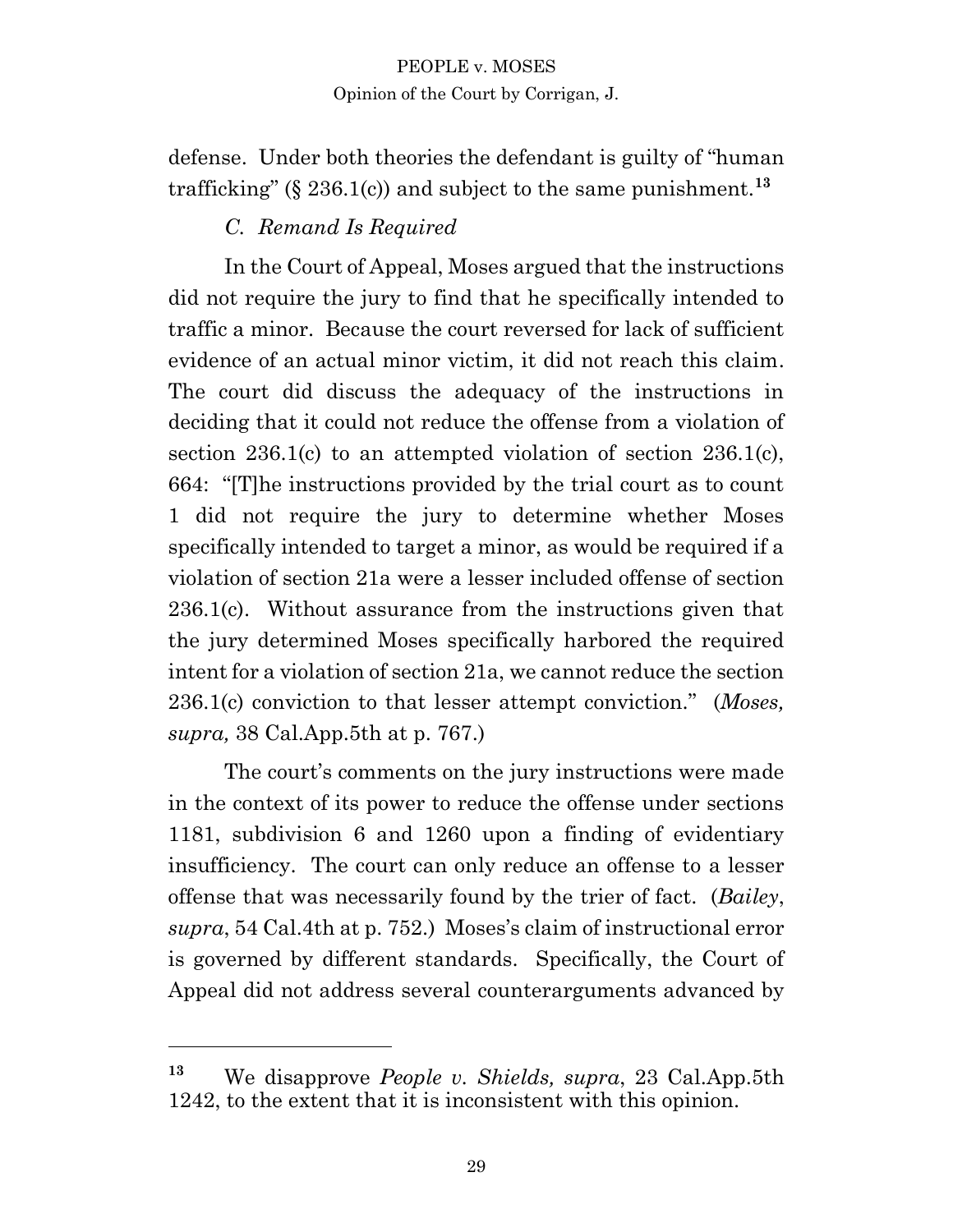the People, including that (1) Moses forfeited his challenge to the instruction by failing to object below; (2) the instructions, viewed as a whole and in light of the trial record, were not reasonably likely to mislead the jury about the required specific intent; and (3) any error was harmless beyond a reasonable doubt given the evidence and the jury's other findings. Accordingly, we remand the case to the Court of Appeal to address Moses's instructional challenge in the first instance.

#### III. DISPOSITION

We reverse the judgment of the Court of Appeal and remand the case for further proceedings consistent with this opinion.

#### **CORRIGAN, J.**

**We Concur: CANTIL-SAKAUYE, C. J. LIU, J. CUÉLLAR, J. KRUGER, J. GROBAN, J. HOCH, J.\***

\_\_\_\_\_\_\_\_\_\_\_\_\_\_\_\_\_\_\_\_\_\_\_

<sup>\*</sup> Associate Justice of the Court of Appeal, Third Appellate District, assigned by the Chief Justice pursuant to article VI, section 6 of the California Constitution.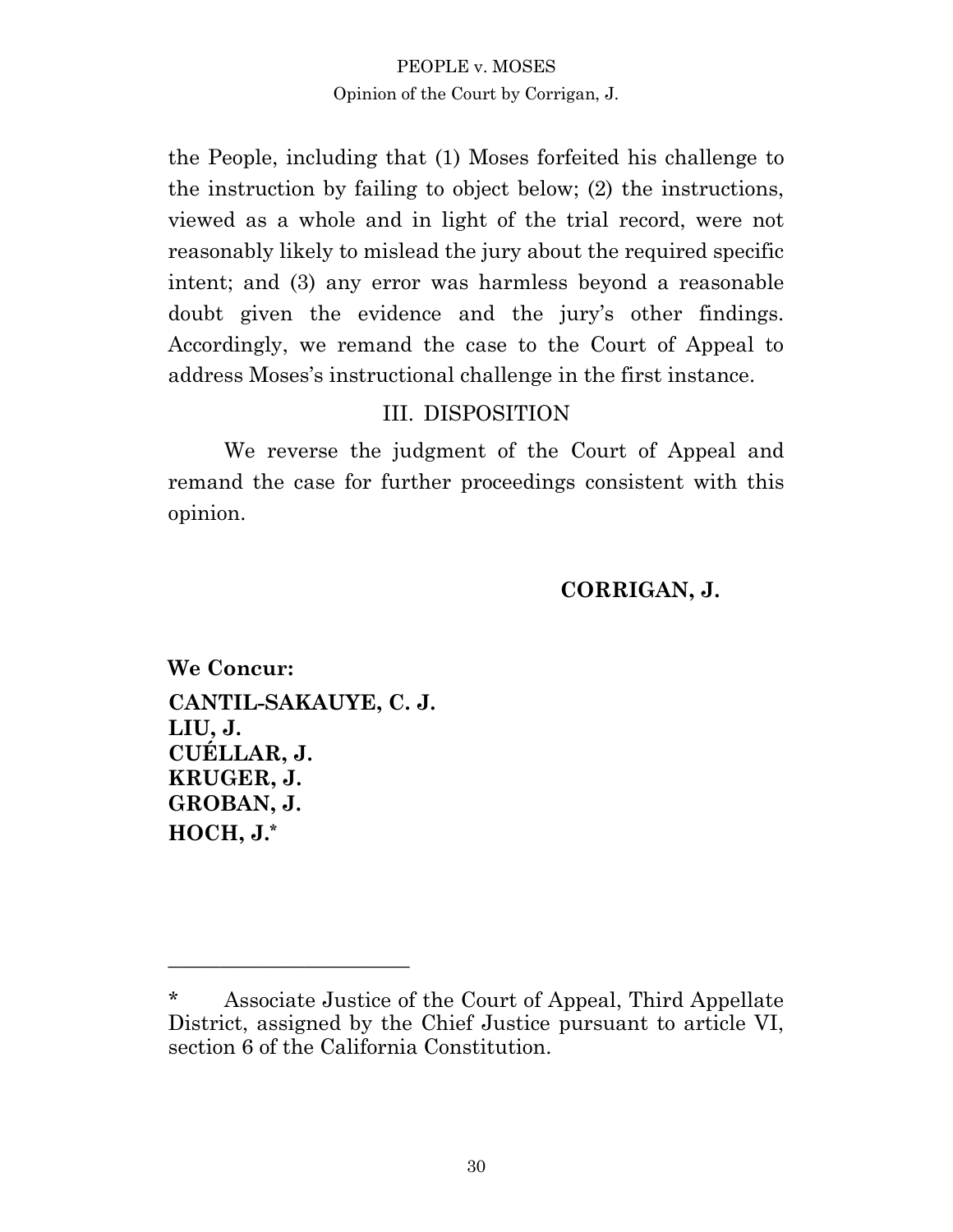*See next page for addresses and telephone numbers for counsel who argued in Supreme Court.*

**\_\_\_\_\_\_\_\_\_\_\_\_\_\_\_\_\_\_\_\_\_\_\_\_\_\_\_\_\_\_\_\_\_\_\_\_\_\_\_\_\_\_\_\_\_\_\_\_\_\_\_\_\_\_\_\_\_\_\_\_\_\_\_\_\_\_\_\_\_\_\_\_\_\_\_\_\_\_\_\_\_\_**

**\_\_\_\_\_\_\_\_\_\_\_\_\_\_\_\_\_\_\_\_\_\_\_\_\_\_\_\_\_\_\_\_\_\_\_\_\_\_\_\_\_\_\_\_\_\_\_\_\_\_\_\_\_\_\_\_\_\_\_\_\_\_\_\_\_\_\_\_\_\_\_\_\_\_\_\_\_\_\_\_\_\_**

**\_\_\_\_\_\_\_\_\_\_\_\_\_\_\_\_\_\_\_\_\_\_\_\_\_\_\_\_\_\_\_\_\_\_\_\_\_\_\_\_\_\_\_\_\_\_\_\_\_\_\_\_\_\_\_\_\_\_\_\_\_\_\_\_\_\_\_\_\_\_\_\_\_\_\_\_\_\_\_\_\_\_**

**\_\_\_\_\_\_\_\_\_\_\_\_\_\_\_\_\_\_\_\_\_\_\_\_\_\_\_\_\_\_\_\_\_\_\_\_\_\_\_\_\_\_\_\_\_\_\_\_\_\_\_\_\_\_\_\_\_\_\_\_\_\_\_\_\_\_\_\_\_\_\_\_\_\_\_\_\_\_\_\_\_\_**

**Name of Opinion** People v. Moses

**Unpublished Opinion Original Appeal Original Proceeding Review Granted** XXX 38 Cal.App.5th 757 **Rehearing Granted**

**Opinion No.** S258143 **Date Filed:** December 28, 2020

**Court:** Superior **County:** Orange **Judge:** Julian W. Bailey

#### **Counsel:**

Mark Alan Hart, under appointment by the Supreme Court, for Defendant and Appellant.

Xavier Becerra, Attorney General, Gerald A. Engler and Lance E. Winters, Chief Assistant Attorneys General, Julie L. Garland, Assistant Attorney General, Steve T. Oetting and Michael Pulos, Deputy Attorneys General, for Plaintiff and Respondent.